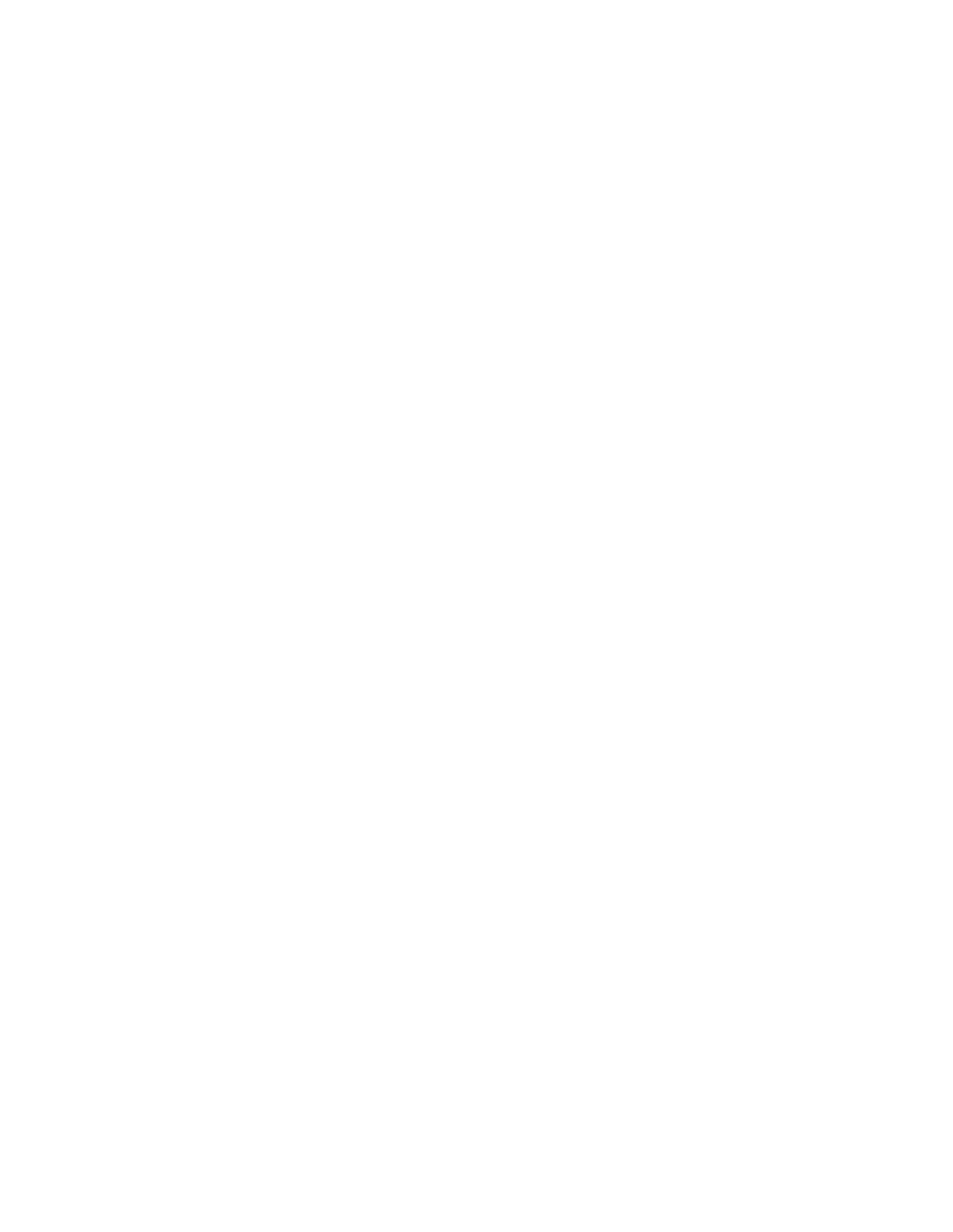# **BOYS & GIRLS CLUBS OF GREATER SALT LAKE**

# **Table of Contents**

| <b>Financial Statements:</b>                                                                                                                                                                               |
|------------------------------------------------------------------------------------------------------------------------------------------------------------------------------------------------------------|
|                                                                                                                                                                                                            |
| Supplemental Information:                                                                                                                                                                                  |
| Federal Single Audit:                                                                                                                                                                                      |
| Report on Internal Control over Financial Reporting and on Compliance<br>And Others Matters Based on an Audit of Financial Statements<br>Performed in Accordance with Governmental Auditing Standards21-22 |
| Report on Compliance for Each Major Federal Program and Report on<br>Internal Control over Compliance in Accordance with                                                                                   |
|                                                                                                                                                                                                            |
|                                                                                                                                                                                                            |
|                                                                                                                                                                                                            |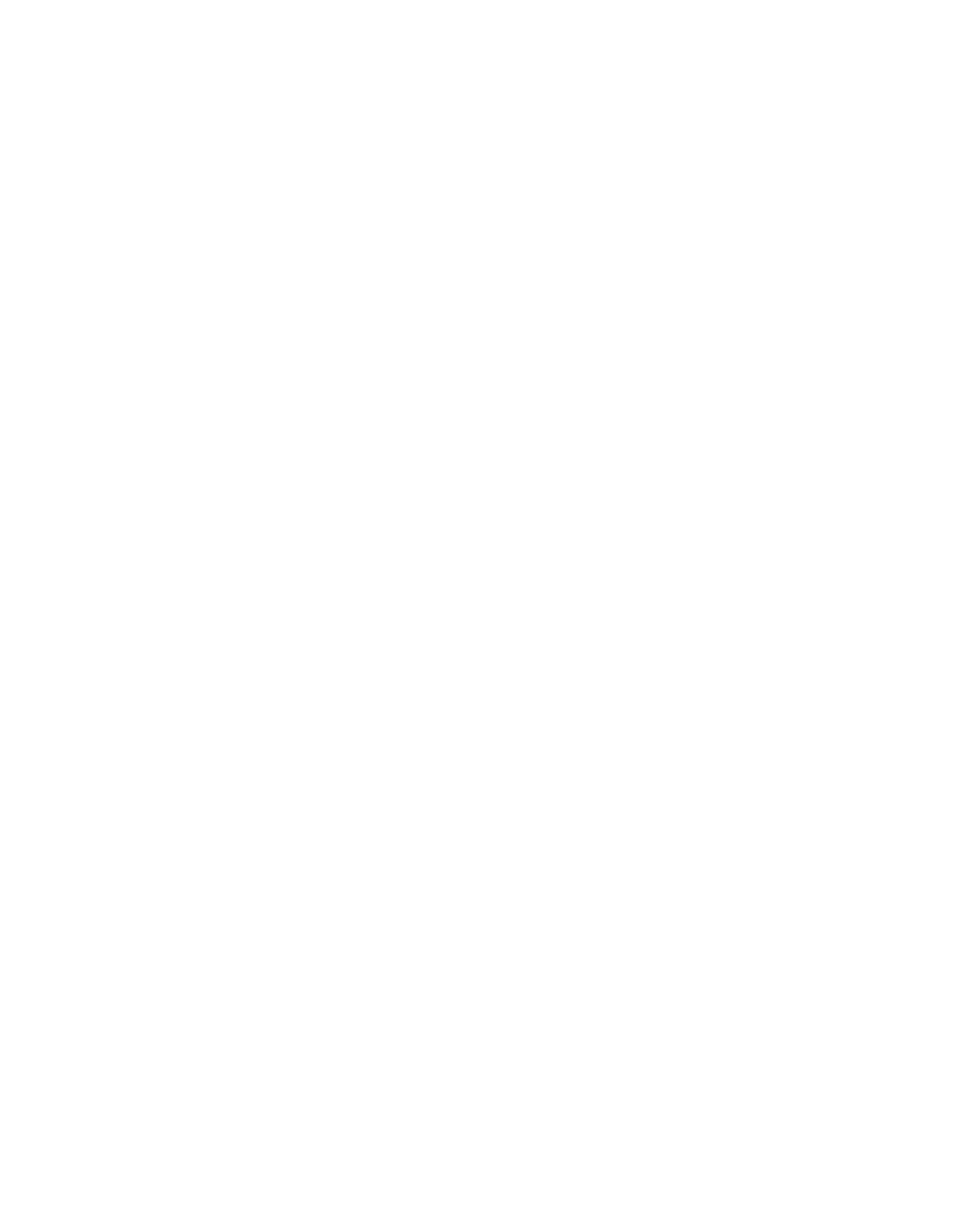

#### **COMMITTED. EXPERIENCED. TRUSTED**

# **INDEPENDENT AUDITOR'S REPORT**

Board of Directors Boys & Girls Clubs of Greater Salt Lake Murray, Utah

#### *Report on the Financial Statements*

We have audited the accompanying statements of financial position of Boys & Girls Clubs of Greater Salt Lake (the Club) (a nonprofit organization) as of June 30, 2021 and 2020 and the related statements of activities and functional expenses for the year ended June 30, 2021, and the statements of cash flows for the years ended June 30, 2021 and 2020 and the related notes to the financial statements.

#### *Management's Responsibility for the Financial Statements*

Management is responsible for the preparation and fair presentation of these financial statements in accordance with accounting principles generally accepted in the United States of America; this includes the design, implementation, and maintenance of internal control relevant to the preparation and fair presentation of financial statements that are free from material misstatement, whether due to fraud or error.

## *Auditor's Responsibility*

Our responsibility is to express an opinion on these financial statements based on our audits. We conducted our audits in accordance with auditing standards generally accepted in the United States of America and the standards applicable to financial audits contained in *Government Auditing Standards* issued by the Comptroller General of the United States. Those standards require that we plan and perform the audits to obtain reasonable assurance about whether the financial statements are free from material misstatement.

An audit involves performing procedures to obtain audit evidence about the amounts and disclosures in the financial statements. The procedures selected depend on the auditor's judgment, including the assessment of the risks of material misstatement of the financial statements, whether due to fraud or error. In making those risk assessments, the auditors consider internal control relevant to the Club's preparation and fair presentation of the financial statements in order to design audit procedures that are appropriate in the circumstances, but not for the purpose of expressing an opinion on the effectiveness of the Club's internal control. Accordingly, we express no such opinion. An audit also includes evaluating the appropriateness of accounting policies used and the reasonableness of significant accounting estimates made by management, as well as evaluating the overall presentation of the financial statements.

#### **CERTIFIED PUBLIC** ACCOUNTANTS

E. LYNN HANSEN, CPA CLARKE R. BRADSHAW, CPA GARY E. MALMROSE, CPA EDWIN L. ERICKSON, CPA MICHAEL L. SMITH, CPA JASON L. TANNER, CPA ROBERT D. WOOD, CPA AARON R. HIXSON, CPA TED C. GARDINER, CPA JEFFREY B. MILES, CPA SHAWN F. MARTIN, CPA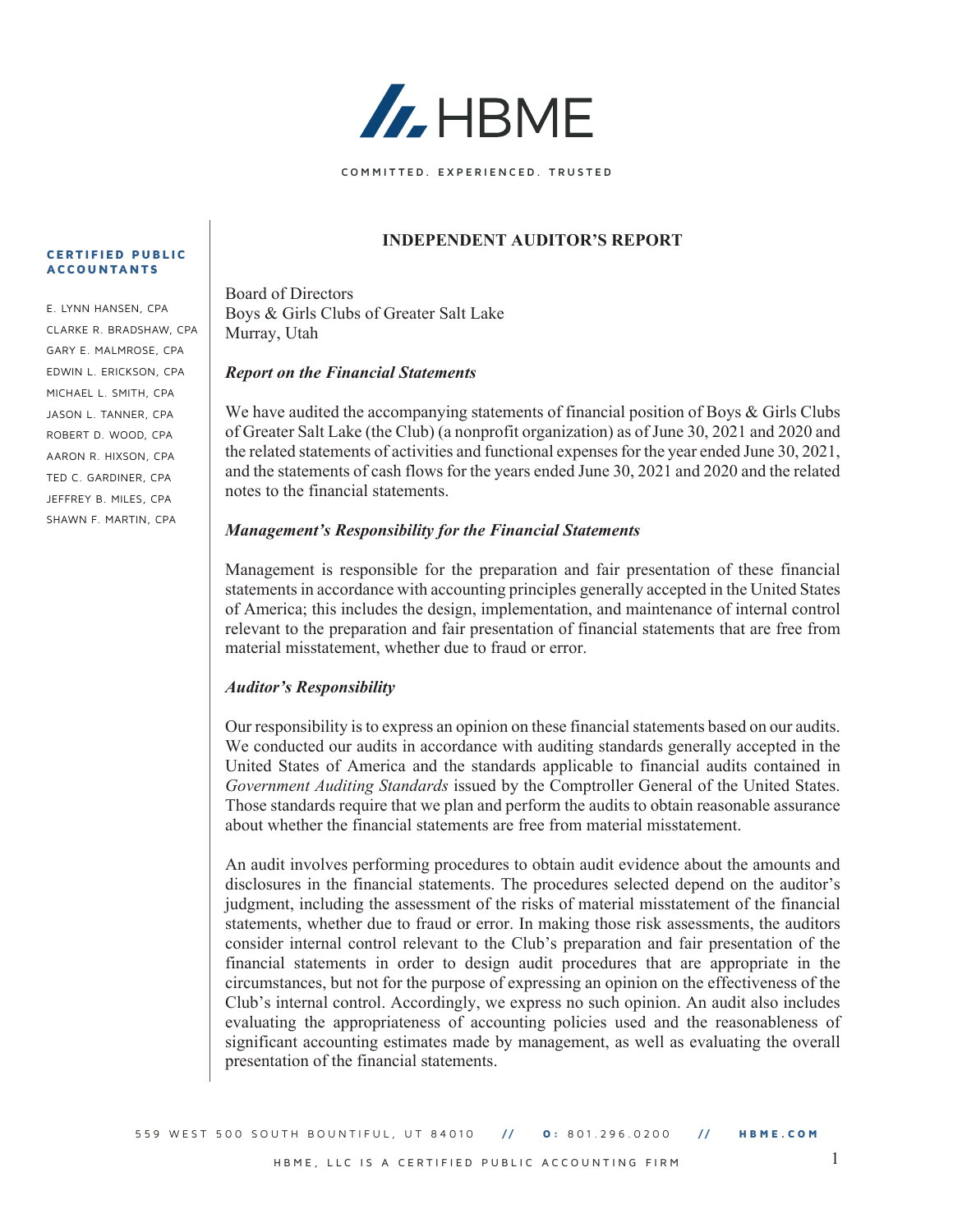We believe that the audit evidence we have obtained is sufficient and appropriate to provide a basis for our audit opinion.

#### *Opinion*

In our opinion, the financial statements referred to above present fairly, in all material respects, the financial position of the Boys & Girls Clubs of Greater Salt Lake as of June 30, 2021 and 2020 and the related statements of activities and functional expenses for the year ended June 30, 2021, and the statements of cash flows for the years ended June 30, 2021 and 2020, in accordance with accounting principles generally accepted in the United States of America.

#### **Other Reporting Required by** *Government Auditing Standards*

In accordance with *Government Auditing Standards*, we have also issued our report dated December 14, 2021 on our consideration of the Club's internal control over financial reporting and on our tests of its compliance with certain provisions of laws, regulations, contracts and grant agreements, and other matters. The purpose of that report is to describe the scope of our testing of internal control over financial reporting and compliance and the results of that testing, and not to provide an opinion on the internal control over financial reporting or on compliance. That report is an integral part of an audit performed in accordance with *Government Auditing Standards* in considering the Club's internal control over financial reporting and compliance.

#### *Other Matters*

#### *Other Information*

Our audit was conducted for the purpose of forming an opinion on the financial statements as a whole. The accompanying supplemental information is presented for purposes of additional analysis. The Schedule of Expenditures of Federal Awards as required by the audit requirements of Title 2 U.S. Code of Federal Regulations (CFR) Part 200, *Uniform Administrative Requirements, Cost Principles, and Audit Requirements for Federal Awards*  (Uniform Guidance) and is not a required part of the financial statements. Such information is the responsibility of management and was derived from and relates directly to the underlying accounting and other records used to prepare the financial statements. The information has been subjected to the auditing procedures applied in the audit of the financial statements and certain additional procedures, including comparing and reconciling such information directly to the underlying accounting and other records used to prepare the financial statements or to the financial statements themselves, and other additional procedures in accordance with auditing standards generally accepted in the United States of America. In our opinion, the Schedule of Expenditures of Federal Awards is fairly stated in all material respects in relation to the financial statements as a whole.

The prior year summarized comparative information has been derived from the Boys  $\&$  Girls Clubs of Greater Salt Lake's June 30, 2020 financial statements and, in our report dated November 21, 2019, we expressed an unmodified opinion on those financial statements.

HBME, LLC

December 14, 2021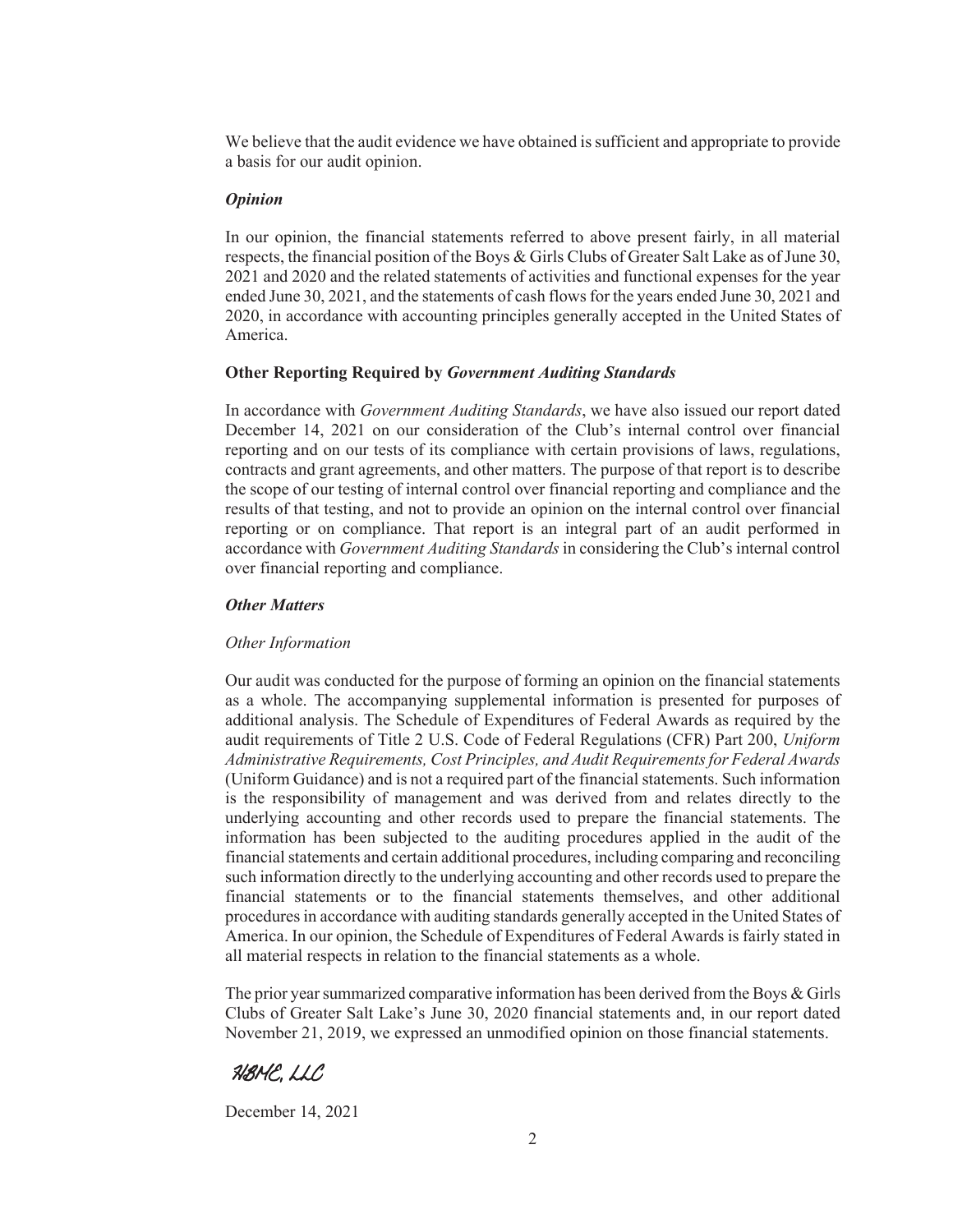# **BOYS & GIRLS CLUBS OF GREATER SALT LAKE Statements of Financial Position June 30, 2021 and 2020**

|                                                         | 2021             | 2020             |
|---------------------------------------------------------|------------------|------------------|
| <b>ASSETS</b>                                           |                  |                  |
| Current assets:<br>Cash and cash equivalents            | \$<br>986,495    | S<br>1,609,127   |
| Cash and cash equivalents, restricted                   | 520,977          | 1,313,333        |
| Investments                                             | 13,569           | 502              |
| Pledge receivable (no allowance necessary)              | 271,647          | 672,434          |
| Accounts and grants receivable (no allowance necessary) | 184,957          | 265,175          |
| Contract assets                                         | 13,828           | 20,556           |
| Assets held in endowment                                | 269,472          | 93,780           |
| Deposits                                                | 3,337            | 11,755           |
| Total current assets                                    | 2,264,282        | 3,986,662        |
| Noncurrent assets:                                      |                  |                  |
| Long term pledge receivable (no allowance necessary)    | 466,019          | 388,350          |
| Property and equipment, net                             | 11,834,790       | 12,232,180       |
| Total noncurrent assets                                 | 12,300,809       | 12,620,530       |
| Total assets                                            | 14,565,091<br>\$ | 16,607,192<br>\$ |
| LIABILITIES AND NET ASSETS                              |                  |                  |
| Current liabilities:                                    |                  |                  |
| Accounts payable                                        | \$<br>151,740    | \$<br>138,892    |
| Accrued liabilities                                     | 229,472          | 219,655          |
| Scholarships payable                                    | 146,758          | 134,265          |
| Contract liabilities                                    | 41,016           | 20,087           |
| Line of credit                                          | 187,332          | 241,069          |
| Notes payable, current portion                          | 53,898           | 766,063          |
| Deferred gain on sale-leaseback transactions            | 11,441           | 11,441           |
| Total current liabilities                               | 821,657          | 1,531,472        |
| Noncurrent liabilities:                                 |                  |                  |
| Construction notes payable                              |                  | 3,229,121        |
| Notes payable                                           | 1,093,267        | 7,536            |
| Deferred gain on sale-leaseback transactions            | 154,450          | 165,890          |
| Total noncurrent liabilities                            | 1,247,717        | 3,402,547        |
| <b>Total liabilities</b>                                | 2,069,374        | 4,934,019        |
| Net assets:                                             |                  |                  |
| Without donor restrictions:                             |                  |                  |
| Undesignated                                            | 10,380,905       | 9,496,322        |
|                                                         |                  |                  |
| With donor restrictions:                                |                  |                  |
| Purpose restrictions                                    | 1,343,994        | 1,625,173        |
| Perpetual in nature                                     | 562,578          | 498,777          |
| Time-restricted for future periods                      | 208,240          | 52,901           |
| Total net assets                                        | 12,495,717       | 11,673,173       |
| Total liabilities and net assets                        | \$14,565,091     | \$16,607,192     |

The accompanying notes are an integral part of these financial statements.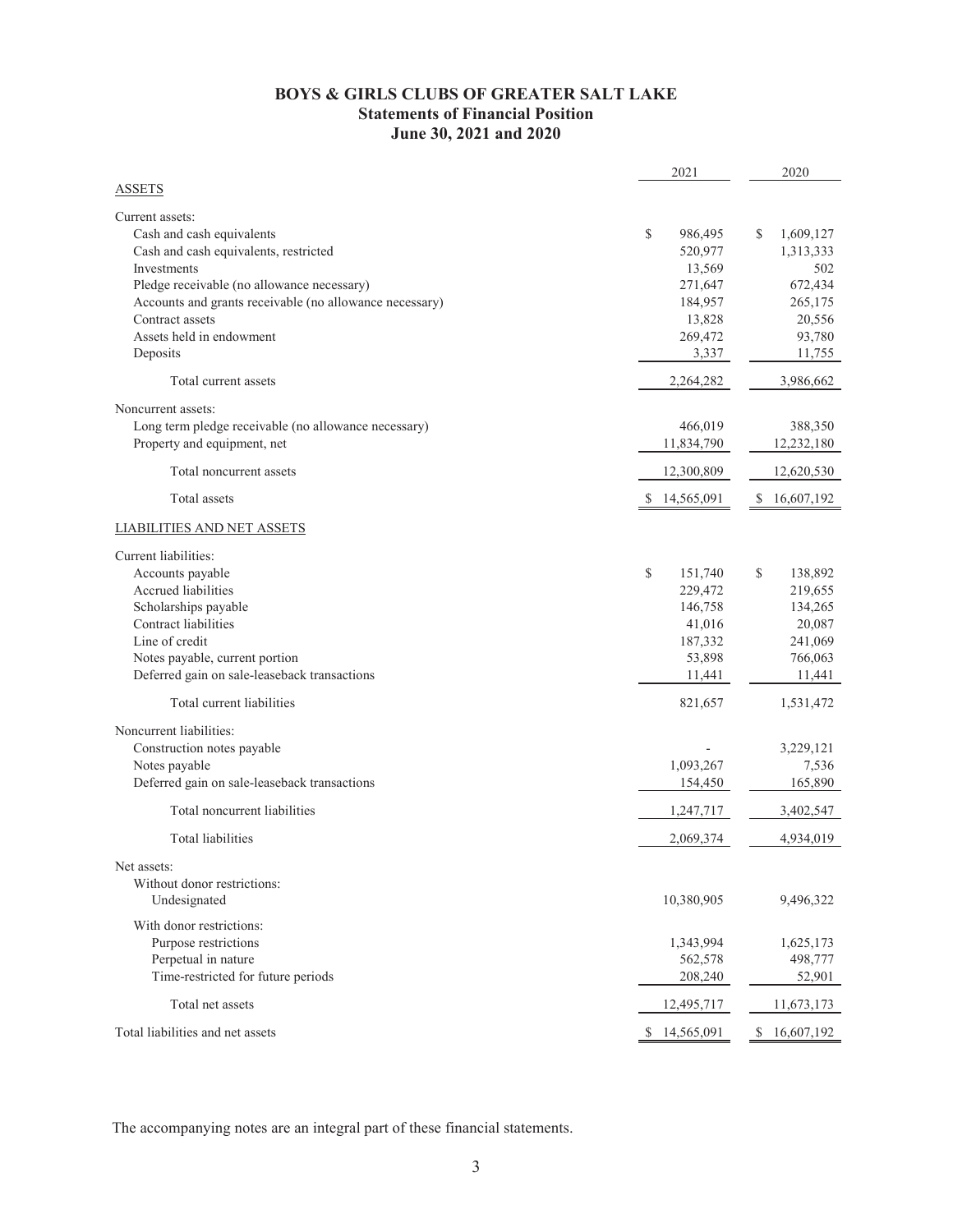# **BOYS & GIRLS CLUBS OF GREATER SALT LAKE Statement of Activities For the Year Ended June 30, 2021**

|                                               |   |              | 2021            |                 | 2020             |
|-----------------------------------------------|---|--------------|-----------------|-----------------|------------------|
|                                               |   | Without      | With            |                 |                  |
|                                               |   | Donor        | Donor           |                 | (summarized      |
|                                               |   | Restrictions | Restrictions    | Total           | info)            |
| <b>REVENUES</b>                               |   |              |                 |                 |                  |
| Public support:                               |   |              |                 |                 |                  |
| Government support                            | S | 1,580,338    | \$<br>1,000     | \$<br>1,581,338 | \$<br>1,219,060  |
| Individual and corporate contributions        |   | 2,113,804    | 1,211,144       | 3,324,948       | 3,798,202        |
| Total public support                          |   | 3,694,142    | 1,212,144       | 4,906,286       | 5,017,262        |
| Other revenue:                                |   |              |                 |                 |                  |
| Program fees and membership dues              |   | 701,419      |                 | 701,419         | 1,079,264        |
| Debt forgiveness income - PPP loan            |   | 643,800      |                 | 643,800         |                  |
| Miscellaneous and in-kind revenue             |   | 5,568        |                 | 5,568           | 6,249            |
| Net investment return                         |   | 22,124       | 45,664          | 67,788          | 49,519           |
| Recognized gain on sale-leaseback transaction |   | 2,244        |                 | 2,244           | 661,275          |
| Net assets released from restrictions         |   | 1,319,847    | (1,319,847)     |                 |                  |
| Total other revenue                           |   | 2,695,002    | (1,274,183)     | 1,420,819       | 1,796,307        |
| Total public support and                      |   |              |                 |                 |                  |
| other revenues                                |   | 6,389,144    | (62,039)        | 6,327,105       | 6,813,569        |
| <b>EXPENSES</b>                               |   |              |                 |                 |                  |
| Program services:                             |   |              |                 |                 |                  |
| Youth programs                                |   | 4,556,586    |                 | 4,556,586       | 4,177,623        |
| Capital campaign                              |   | 36,802       |                 | 36,802          | 80,409           |
| Total program services                        |   | 4,593,388    |                 | 4,593,388       | 4,258,032        |
| Supporting services:                          |   |              |                 |                 |                  |
| Administration                                |   | 587,423      |                 | 587,423         | 718,170          |
| Marketing and fund-raising                    |   | 323,750      |                 | 323,750         | 272,461          |
| Total supporting services                     |   | 911,173      |                 | 911,173         | 990,631          |
| Total expenses                                |   | 5,504,561    |                 | 5,504,561       | 5,248,663        |
| Changes in net assets                         |   | 884,583      | (62,039)        | 822,544         | 1,564,906        |
| Net assets at beginning of year, as restated  |   | 9,496,322    | 2,176,851       | 11,673,173      | 10,108,267       |
| Net assets at end of year                     |   | \$10,380,905 | \$<br>2,114,812 | \$12,495,717    | \$<br>11,673,173 |

The accompanying notes are an integral part of these financial statements.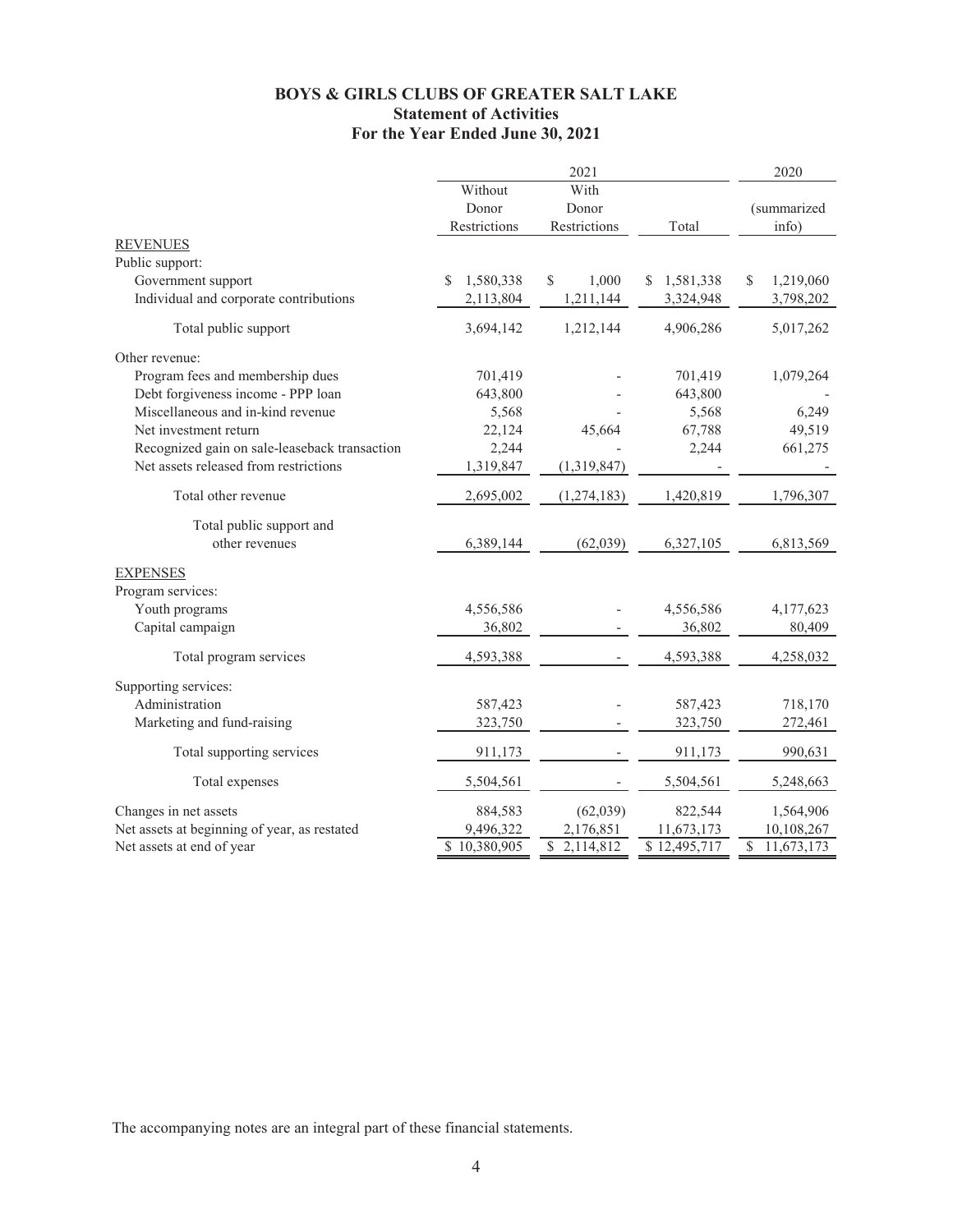|                                     |                    | Program Services | <b>Statement of Functional Expenses</b><br>For the Year Ended June 30, 2021 |                | <b>Supporting Services</b> |              |                | 2020           |
|-------------------------------------|--------------------|------------------|-----------------------------------------------------------------------------|----------------|----------------------------|--------------|----------------|----------------|
|                                     | Youth              | Capital          |                                                                             |                | Marketing<br>and           |              | Total          | (summarized    |
|                                     | Programs           | Campaign         | Total                                                                       | Administration | Fundraising                | Total        | Expenses       | $\inf$ o       |
| Salaries and wages                  | 2,424,016          | ↔                | 2,424,016<br>↔                                                              | 280,804<br>↔   | 197,975<br>↔               | 478,779<br>↔ | 2,902,795<br>S | 2,745,616<br>↔ |
| Payroll taxes and employee benefits |                    |                  | 389,074                                                                     | 67,828         | 44,728                     | 112,556      | 501,630        | 498,491        |
| Building maintenance and expense    | 389,074<br>514,917 | 1,374            | 516,291                                                                     | 49,895         |                            | 49,895       | 566,186        | 504,201        |
| Meals and snacks                    | 69,113             |                  | 69,113                                                                      |                |                            |              | 69,113         | 105,256        |
| Other program supplies              | 134,037            |                  | 134,037                                                                     |                | 1,383                      | 1,383        | 135,420        | 91,637         |
| Equipment rental and expense        | 83,127             | 7,294            | 90,421                                                                      | 7,304          | 8,318                      | 15,622       | 106,043        | 127,586        |
| Travel and training                 | 16,895             |                  | 16,895                                                                      | 8,957          | 1,455                      | 10,412       | 27,307         | 49,751         |
| Office supplies and expense         | 38,723             | 341              | 39,064                                                                      | 16,634         | 4,159                      | 20,793       | 59,857         | 76,571         |
| Insurance expense                   | 105,835            |                  | 105,835                                                                     |                |                            |              | 105,835        | 104,500        |
| Professional fees                   | 151,903            |                  | 151,903                                                                     | 52,504         | 1,472                      | 53,976       | 205,879        | 194,382        |
| Interest and other financial        | 95,479             | 27,603           | 123,082                                                                     | 19,642         | 6,002                      | 25,644       | 148,726        | 82,980         |
| Scholarships                        | 6,674              |                  | 6,674                                                                       |                |                            |              | 6,674          | 3,755          |
| Events                              |                    | 190              | 190                                                                         |                | 58,258                     | 58,258       | 58,448         | 31,128         |
| Bad debt recoveries                 | (2,366)            |                  | (2,366)                                                                     |                |                            |              | (2,366)        | (174)          |
| Other expenses                      |                    |                  |                                                                             | 8.886          |                            | 8,886        | 8,886          | 13,972         |
| Total expenses                      |                    |                  |                                                                             |                |                            |              |                |                |
| before non-cash expenses            | 427<br>4.027.      | 36,802           | 4,064,229                                                                   | 512,454        | 323,750                    | 836,204      | 4,900,433      | 4,629,652      |
| Non-cash expenses:                  |                    |                  |                                                                             |                |                            |              |                |                |
| Depreciation and amortization       | 529,159            |                  | 529,159                                                                     | 25,969         |                            | 25,969       | 555,128        | 570,011        |
| In-kind expenses                    | I.                 |                  |                                                                             | 49,000         |                            | 49,000       | 49,000         | 49,000         |
|                                     | 159<br>529,        | J.               | 529,159                                                                     | 74,969         | J.                         | 74,969       | 604,128        | 619,011        |
| <b>Total</b> expenses               | 4,556,586          | 36,802<br>Ø      | 4,593,388<br>Ø                                                              | 587,423<br>↮   | 323,750<br>Ø               | 911,173<br>Ø | 5,504,561<br>Ø | 5,248,663<br>Ø |
|                                     |                    |                  |                                                                             |                |                            |              |                |                |

**BOYS & GIRLS CLUBS OF GREATER SALT LAKE Statement of Functional Expenses** 

BOYS & GIRLS CLUBS OF GREATER SALT LAKE

The accompanying notes are an integral part of these financial statements. The accompanying notes are an integral part of these financial statements.

 $\sigma$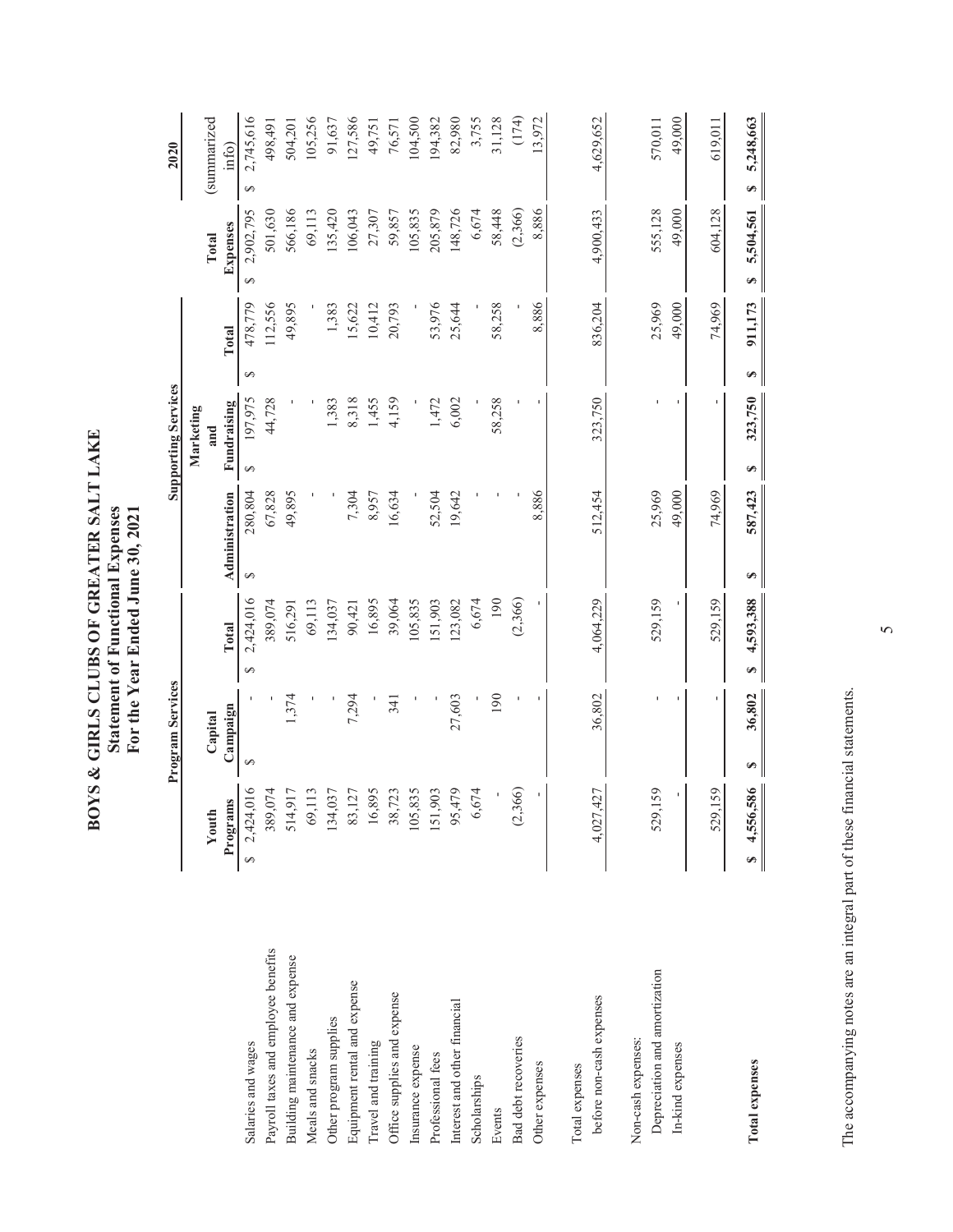|                                                      | 2021            | 2020            |
|------------------------------------------------------|-----------------|-----------------|
| Cash flows from operating activities:                |                 |                 |
| Change in net assets                                 | \$<br>822,544   | \$<br>1,564,906 |
| Adjustments to reconcile change in net assets to     |                 |                 |
| net cash from operating activities:                  |                 |                 |
| Depreciation and amortization                        | 555,128         | 570,011         |
| Recognized gain on sale leaseback                    | (11,440)        | (661, 275)      |
| Unrealized (gain) loss on investments                | (2,604)         | (42, 425)       |
| Unrealized (gain) loss on endowment                  | (34, 519)       | 6,324           |
| Gain on sale of fixed assets                         | 9,198           |                 |
| Debt forgiveness income - PPP loan                   | (643,800)       |                 |
| Changes in assets and liabilities:                   |                 |                 |
| Pledge receivable                                    | 323,118         | 672,310         |
| Accounts and grants receivable                       | 80,218          | (142, 393)      |
| Contract assets                                      | 6,728           | (303)           |
| Prepaid expenses and deposits                        | 8,418           | (9,345)         |
| Accounts payable                                     | 12,848          | (346, 924)      |
| <b>Accrued liabilities</b>                           | 9,817           | (49,056)        |
| Scholarships payable                                 | 12,493          | 5,346           |
| Contract liabilities                                 | 20,929          | (72, 173)       |
|                                                      |                 |                 |
| Net cash provided by operating activities            | 1,169,076       | 1,495,003       |
| Cash flows from financing activities:                |                 |                 |
| Proceeds from construction note payable              |                 | 2,635,000       |
| Principal payments on construction notes payable     | (3,345,356)     | (47, 955)       |
| Proceeds from notes payable                          | 1,139,629       | 643,800         |
| Principal payments on notes payable                  | (6,028)         | (6,028)         |
| Increase (decrease) in line of credit                | (53, 737)       | 241,069         |
| Net cash provided (used) by financing activities     | (2,265,492)     | 3,465,886       |
| Cash flows from investing activities:                |                 |                 |
| Increase in assets held in endowment                 | (149, 792)      | (100,000)       |
| Purchase of investments                              | (9,310)         | (699, 458)      |
| Net realized (gain) loss on investment               | (1, 153)        | (12, 464)       |
| Net realized gain on endowment                       | (5,560)         | (853)           |
| Proceeds from sale of building                       |                 | 756,392         |
| Proceeds from sale of assets held in endowment       | 14,179          | 8,290           |
| Purchase of property                                 | (166, 936)      | (3,952,145)     |
| Net cash used by investing activities                | (318, 572)      | (4,000,238)     |
| Net increase (decrease) in cash and cash equivalents | (1,414,988)     | 960,651         |
| Cash and cash equivalents at beginning of year       | 2,922,460       | 1,961,809       |
| Cash and cash equivalents at end of year             | -S<br>1,507,472 | S<br>2,922,460  |
| Cash and cash equivalents, as reported:              |                 |                 |
| Cash and cash equivalents                            | \$<br>986,495   | \$<br>1,609,127 |
| Cash and cash equivalents, restricted                | 520,977         | 1,313,333       |
|                                                      |                 |                 |
|                                                      | 1,507,472<br>-S | \$<br>2,922,460 |
| Non-cash supplemental disclosures:                   |                 |                 |
| Cash paid for interest                               | \$<br>148,726   | \$<br>82,980    |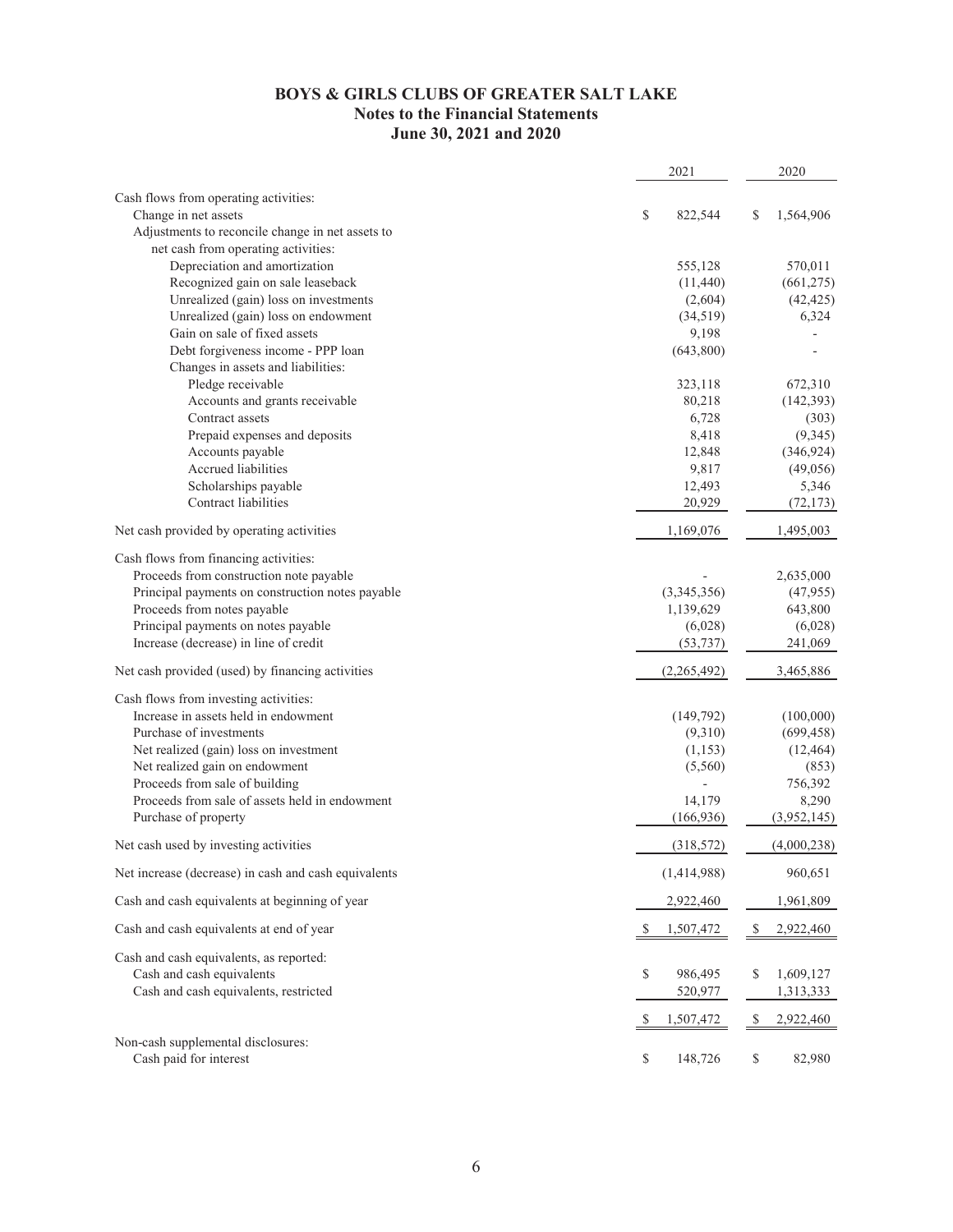# 1. SUMMARY OF SIGNIFICANT ACCOUNTING POLICIES

#### *Organization*

The Boys & Girls Clubs of Greater Salt Lake (the Club) was organized by various cities and civic clubs in the Salt Lake Valley to provide recreation, learning activities, and behavior guidance to promote the health, social, educational, vocational and character development of young boys and girls. The Club relies primarily upon public support, membership dues and revenues from the Club's child care program for its continued existence, serving over 7,000 youth throughout the Greater Salt Lake area.

### *Basis of presentation and net assets*

The financial statements are presented in accordance with Financial Accounting Standards Board (FASB) Accounting Standards Codification (ASC) 958-205, *Not-for-Profit Entities, Presentation of Financial Statements*.

Net assets, revenues, gains, and losses are classified based on the existence or absence of donor- or grantor-imposed restrictions. Accordingly, net assets and changes therein are classified and reported as follows:

Net assets without donor restrictions – Net assets available for use in general operations and not subject to donor (or certain grantor) restrictions. From time-to-time, the governing board may designate, from net assets without donor restrictions, net assets for a board-designated endowment.

Net assets with donor restrictions – Net assets subject to donor- or certain grantor-imposed restrictions. Some donor-imposed restrictions are temporary in nature, such as those that will be met by the passage of time or other events specified by the donor. Other donor-imposed restrictions are perpetual in nature, where the donor stipulates those resources be maintained in perpetuity. When applicable, gifts of long-lived assets and gifts of cash restricted for the acquisition of long-lived assets are recognized as revenue when the assets are placed in service.

The Club reports contributions restricted by donors as increases in net assets without donor restrictions if the restrictions expire (that is, when a stipulated time restriction ends or purpose restriction is accomplished) in the reporting period in which the revenue is recognized. All other donor-restricted contributions are reported as increases in net assets with donor restrictions, depending on the nature of the restrictions. When a restriction expires, net assets with donor restrictions are reclassified to net assets without donor restrictions and reported in the statements of activities as net assets released from restrictions.

#### *Functional allocation of expenses*

The costs of programs and supporting services have been summarized on a functional basis in the statement of activities. All direct costs are charged to the functional area to which they pertain. Indirect costs are charged to programs and supporting services based on estimates made by management considering the nature of the expense and how it relates to the functional area. General and administrative costs include those expenses that are not directly identifiable with any other specific function but provide for the overall support and direction of the Club.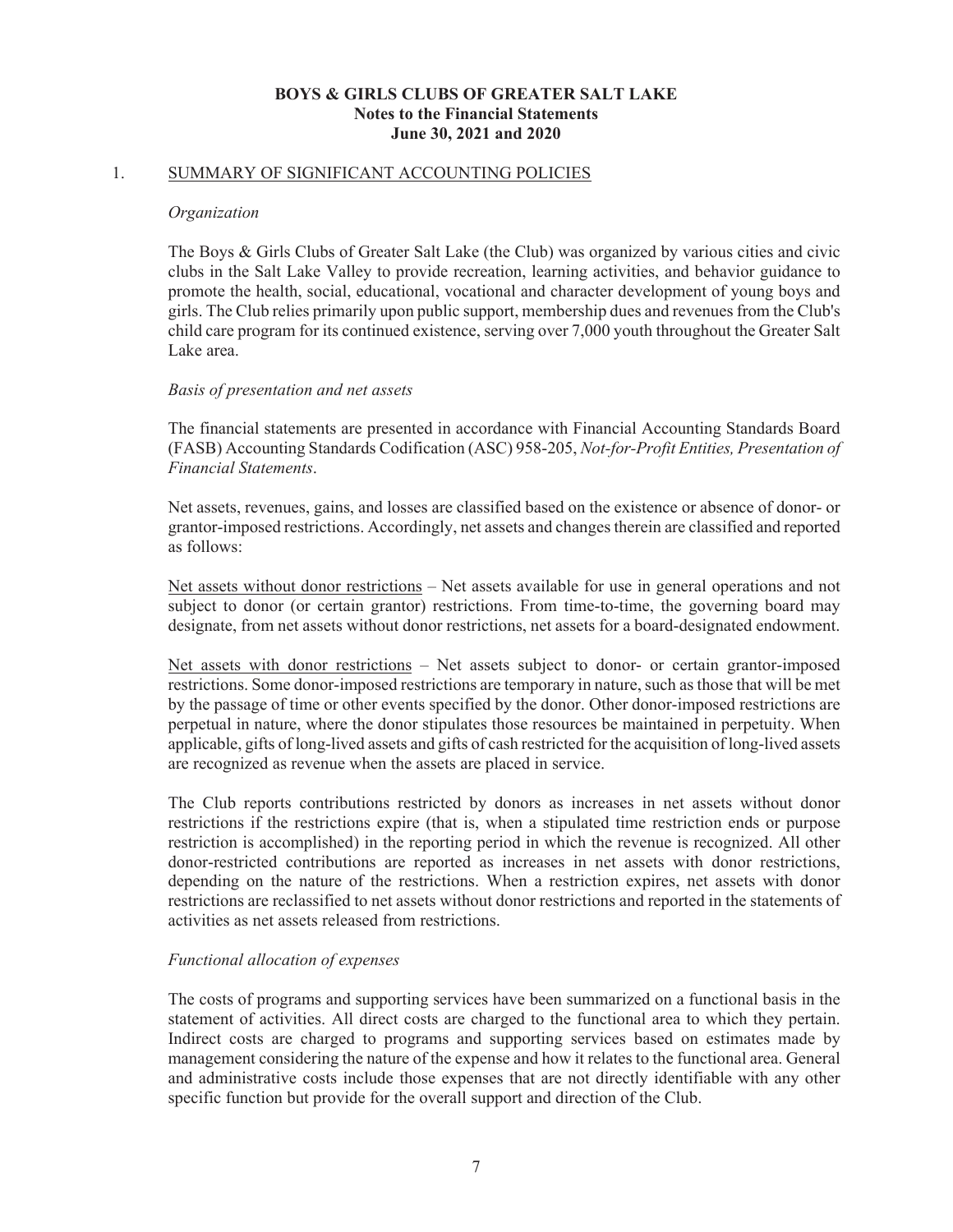# 1. SUMMARY OF SIGNIFICANT ACCOUNTING POLICIES (CONTINUED)

#### *Use of estimates*

In preparing financial statements in conformity with accounting standards generally accepted in the United States of America (U.S. GAAP), management is required to make estimates and assumptions that affect the reported amounts of assets and liabilities, the disclosure of contingent assets and liabilities at the date of the financial statements, and the reported amounts of revenues and expenses during the reported period. Actual results could differ from those estimates, and those differences could be material.

### *Cash and cash equivalents*

The Club considers all cash and highly liquid financial instruments with original maturities of three months or less, which are neither held for nor restricted by donors for long-term purposes, to be cash and cash equivalents. Cash and highly liquid financial instruments restricted to building projects, endowments that are perpetual in nature, or other long-term purposes are excluded from this definition, when applicable. As of June 30, 2021, cash and cash equivalents consist of the following:

| Cash               | S            | 866,569   |
|--------------------|--------------|-----------|
| Money market funds |              | 640,304   |
| Bond sweep account |              | 599       |
|                    |              |           |
|                    | <sup>S</sup> | 1,507,472 |

#### *Investments*

Investments in marketable debt and equity securities are reported at their fair value in the statement of financial position. Unrealized gains and losses are included in the change in net assets.

# *Grants and accounts receivable*

Grants and accounts receivable are recorded at the invoiced amount and do not bear interest. An allowance for doubtful accounts is recorded when the Club determines, based on historical experience and collection efforts, that an account is uncollectible. The Club reviews its allowance for doubtful accounts periodically. Account balances are charged off after all means of collection have been exhausted and the potential for recovery is considered remote.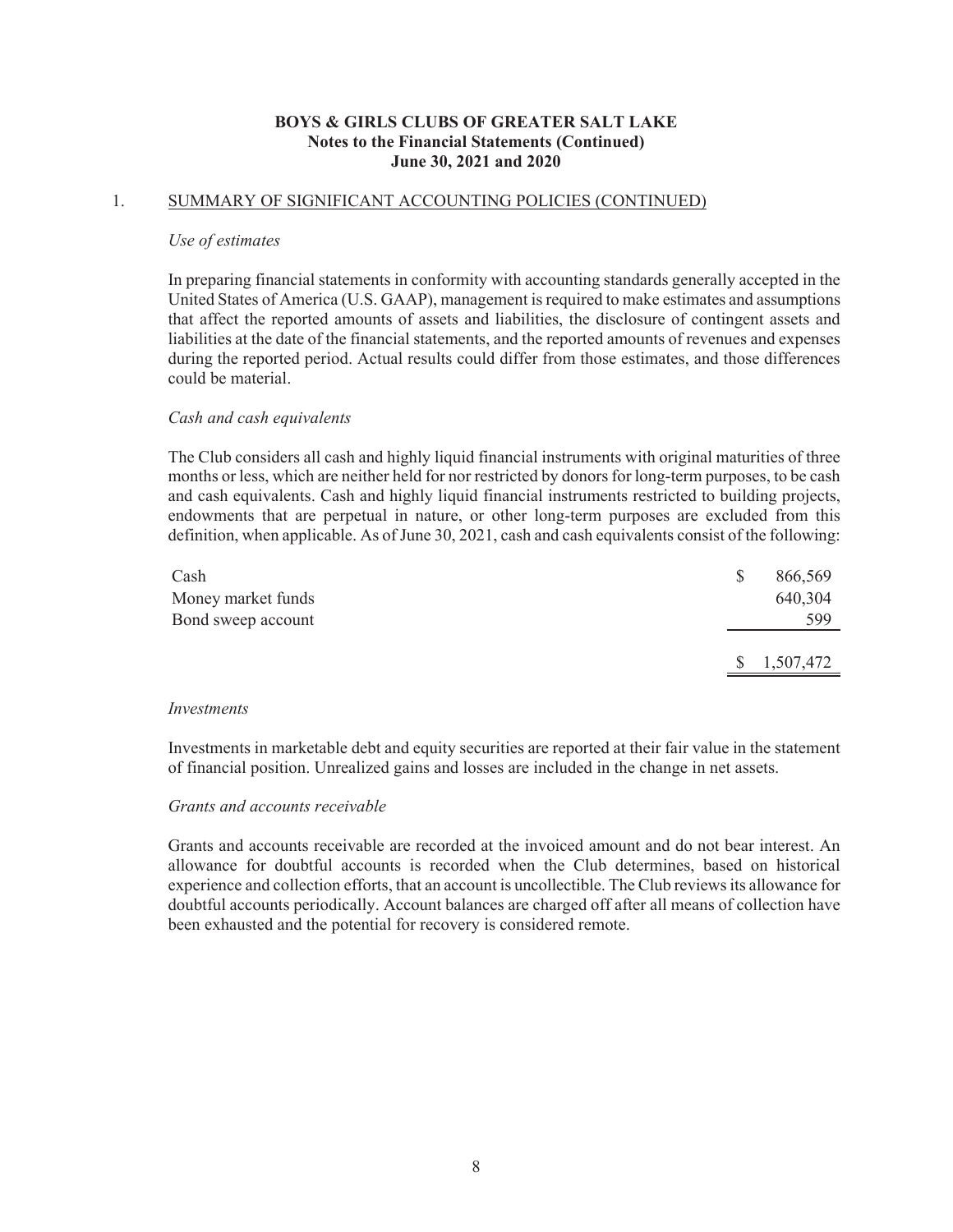# 1. SUMMARY OF SIGNIFICANT ACCOUNTING POLICIES (CONTINUED)

#### *Contributions and pledges receivable*

Contributions and pledges receivable that are to be collected within one year are recorded at net realizable value. When applicable, significant contributions or pledges receivable that are expected to be collected in future years are initially recorded at the fair value of their estimated future cash flows as of the date of the promise to give using a present value discount technique. In periods after initial recognition, contributions receivable is reported at the amount management expects to collect and are discounted over the collection period using the same discount rate as determined at the time of initial recognition.

The discount rate determined at the initial recognition of the contribution receivable is based upon management's assessment of many factors, including when the receivable is expected to be collected, the creditworthiness of the other parties, the Club's past collection experience and its policies concerning the enforcement of contributions receivable, expectations about possible variations in the amount or timing, or both, of the cash flows, and other factors concerning the receivable's collectability. The Club uses the allowance method to determine uncollectible contributions. The allowance is based on historical experience and management's analysis of specific balances.

### *Assets held in endowment*

Amounts reported as assets held in endowment are managed by Elevated Private Wealth Advisors (PWA) and represent the net cumulative contributions made to PWA for investment, as well as earnings thereon. PWA invests the funds on behalf of the Club and has variance power to modify any restriction or condition on the distribution of funds if, at the sole discretion of PWA, the specified charitable purpose becomes unnecessary, incapable of fulfillment, or inconsistent with the charitable needs of the Club.

#### *Revenue and revenue recognition*

Revenue is recognized when earned. childcare fees, program service fees and payments under costreimbursable contracts received in advance are deferred to the applicable period in which the related services are performed, or expenditures are incurred, respectively. Contributions are recognized when cash, securities or other assets, an unconditional promise to give, or notification of a beneficial interest is received. Conditional promises to give are not recognized until the conditions on which they depend have been substantially met.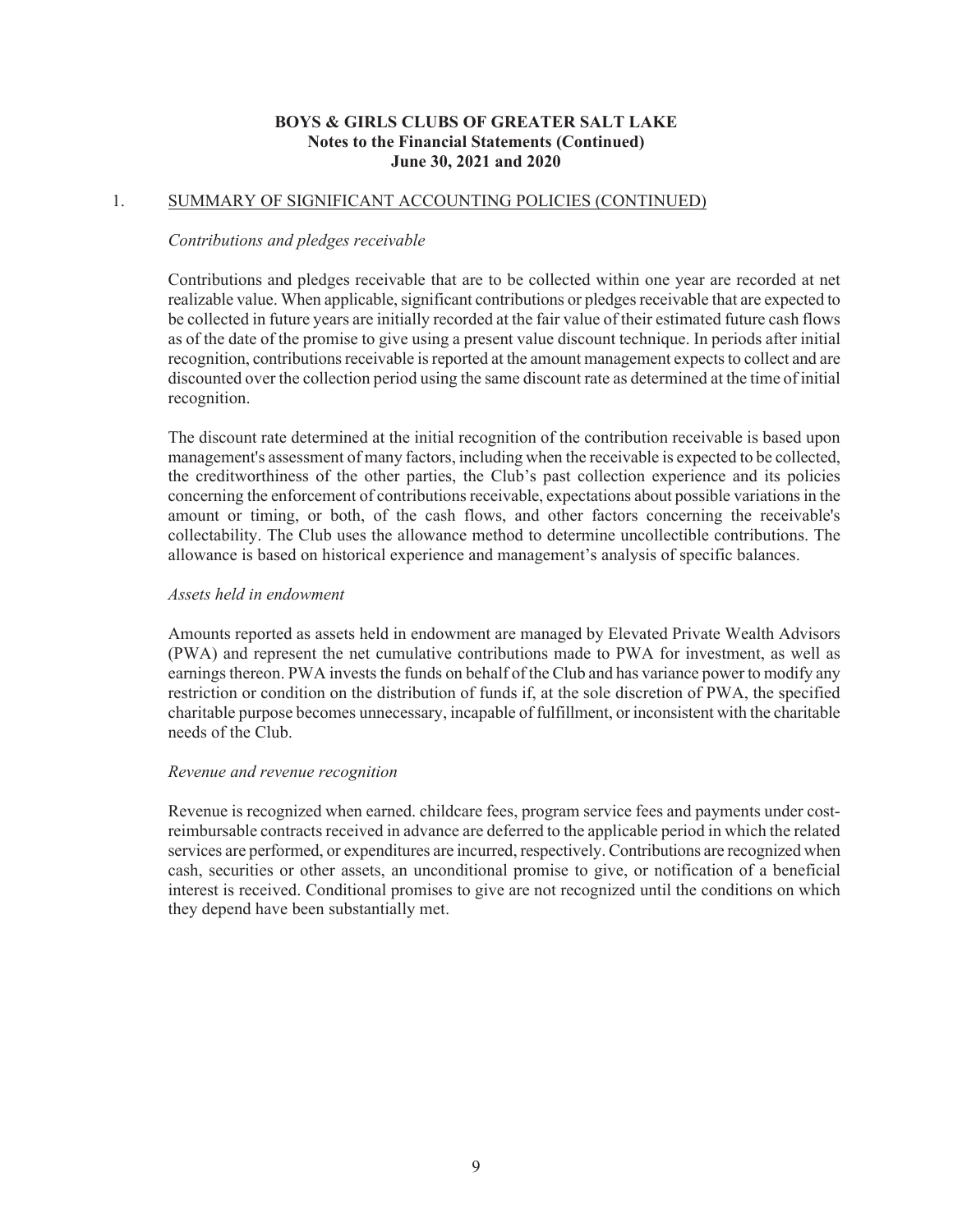### 1. SUMMARY OF SIGNIFICANT ACCOUNTING POLICIES (CONTINUED)

#### *Change in accounting principle*

In May 2014, FASB issued Accounting Standards Update (ASU) No. 2014-09*, Revenue from Contracts with Customers.* Subsequently, FASB created Accounting Standards Codification (ASC) Topic 606, *Revenue from Contracts with Customers,* and Subtopic 340-40*, Other Assets and Deferred Costs— Contracts with Customers*. In 2019, the Club adopted this Standard, which requires a principle-based approach for determining revenue recognition. An entity should recognize revenue to depict the transfer of goods or services to customers in an amount that reflects the consideration to which the entity expects to be entitled in exchange for those goods or services, in accordance with the core principle by applying the following steps: 1) Identify the contract(s) with a customer; 2) Identify the performance obligations in the contract; 3) Determine the transaction price; 4) Allocate the transaction price to the performance obligations in the contract; and 5) Recognize revenue when (or as) the entity satisfies a performance obligation.

Management has determined that its current revenue recognition methodology is in line with the discussed above, and therefore, has not amended these financial statements for the year ended June 30, 2020.

### *Public support and revenues*

The Club derives its revenues from program fees, government contracts and grants, contributions and grants, and miscellaneous sources. Childcare and program revenue is recognized in the period to which the service or activity relates.

The Club conducts special events in which a portion of the gross proceeds paid by the participant represents payment for the direct cost of the benefits received by the participant at the event. Unless a verifiable objective means exists to demonstrate otherwise, the fair market value of meals and entertainment provided at special events is measured at actual cost to the Club. The direct costs of the special events, which ultimately benefit the donor rather than the Club, are recorded as costs of direct donor benefits.

Grants and other contributions of cash and other assets are reported at fair value at the date the written promise to give is received. Conditional promises to give or indications of intentions to give are not reported until the condition(s) are met. Restricted gifts are recorded as revenue when cash is received, or a written promise is given by a donor.

Contributions of donated non-cash assets are recorded at their fair market values when received. A substantial number of volunteers have donated significant amounts of time and services to the Club's program operations and fund-raising efforts. However, such contributed services do not meet the criteria for recognition of contributed services contained in U.S. GAAP and, accordingly, are not reflected in the accompanying financial statements. Other contributions of donated services that create or enhance non-financial assets or that require specialized skills, are provided by individuals possessing those skills, and would typically need to be purchased if not provided by donation, are recorded at their fair market values when received.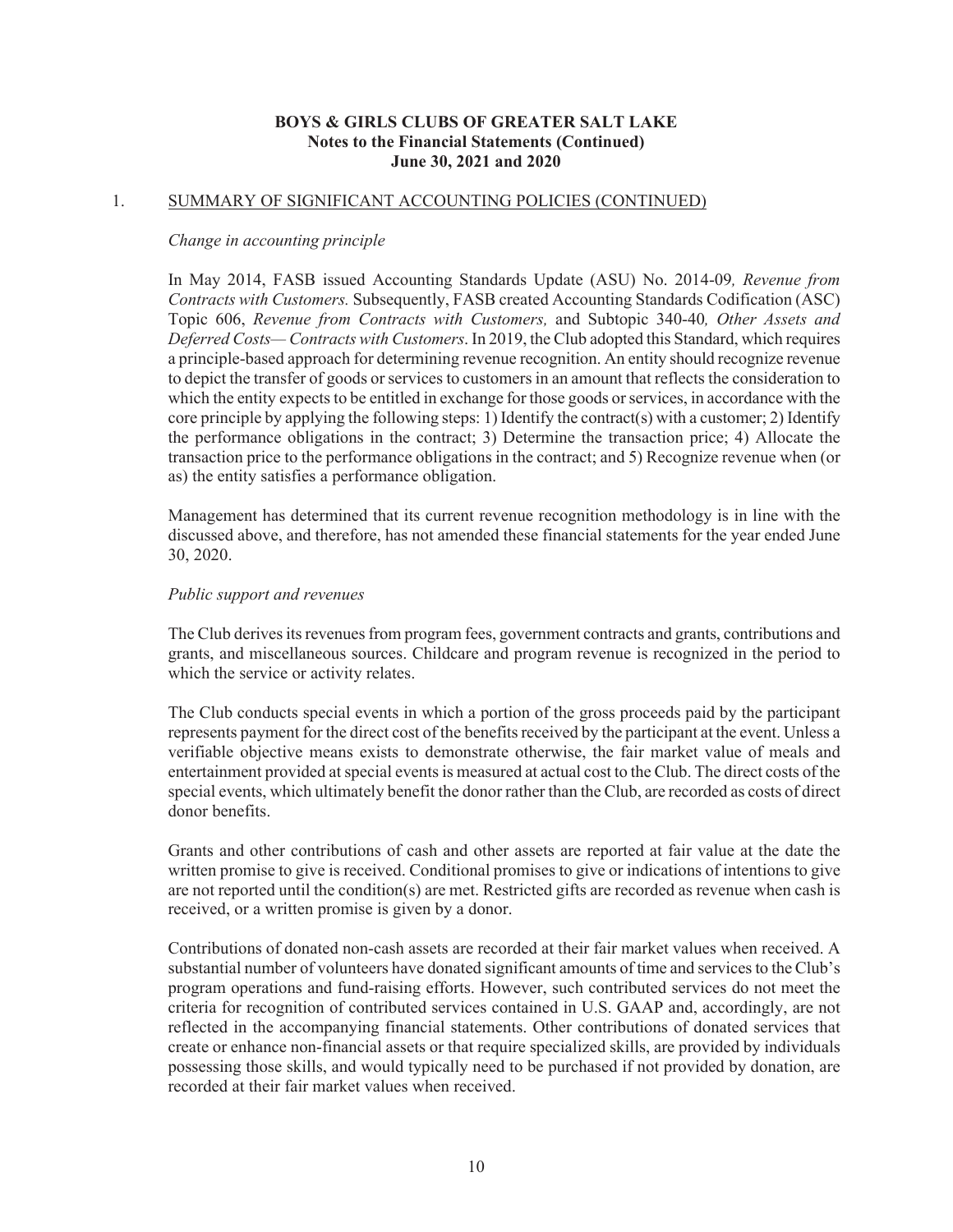# 1. SUMMARY OF SIGNIFICANT ACCOUNTING POLICIES (CONTINUED)

### *Public support and revenues (continued)*

The land on which the Murray Club building was originally constructed is leased from Murray City Corporation through the year 2046 for \$1 per year. Also, the land on which the Sugarhouse Club was originally constructed is leased from Salt Lake City Corporation through the year 2027 for \$1 per year. Neither the donee nor the donor is able to determine the fair value of the leases; therefore, the related revenues and expenses are not recognized in these financial statements.

#### *Income taxes*

The Club is organized as a Utah nonprofit corporation and has been recognized by the IRS as exempt from federal (and state) income taxes under Section  $501(c)(3)$  of the Internal Revenue Code. The Club is annually required to file a Return of Organization Exempt from Income Tax (Form 990) with the IRS. In addition, the Club is subject to income tax on net income that is derived from business activities that are unrelated to its exempt purposes. Management has determined that the Club is not subject to unrelated business income tax and has not filed an Exempt Organization Business Income Tax Return (Form 990-T) with the IRS. The Club does not believe it has any material uncertain tax positions. The Club's 2018 and future tax returns, though not currently under audit, are subject to examination by both the Internal Revenue Service and applicable state tax commissions.

# *Fair value measurements*

FASB ASC 820, Fair Value Measurements and Disclosures, provides the framework for measuring fair value. That framework provides a fair value hierarchy that prioritizes the inputs to valuation techniques used to measure fair value. The hierarchy gives the highest priority to unadjusted quoted prices in active markets for identical assets or liabilities (Level 1 measurements) and the lowest priority to unobservable inputs (Level 3 measurements). The three levels of the fair value hierarchy under FASB ASC 820 are described below:

- *Level 1*: Inputs to the valuation methodology are unadjusted quoted prices for identical assets or liabilities in active markets that the Club has the ability to access.
- *Level 2*: Inputs to the valuation methodology include quoted prices for similar assets and liabilities in active markets; quoted prices for identical or similar assets and liabilities in inactive markets; inputs other than quoted market prices that are observable for the asset or liability; and inputs that are derived principally from or corroborated by observable market data by correlation or other means. If the asset or liability has a specified (contractual) term, the Level 2 input must be observable for substantially the full term of the asset or liability.
- *Level 3*: Inputs to the valuation methodology are unobservable and significant to the fair value measurement.

The asset or liability's fair value measurement level within the fair value hierarchy is based on the lowest level of any input that is significant to the fair value measurement. Valuation techniques used need to maximize the use of observable inputs and minimize the use of unobservable inputs. As of June 30, 2021, all investments were considered Level 1.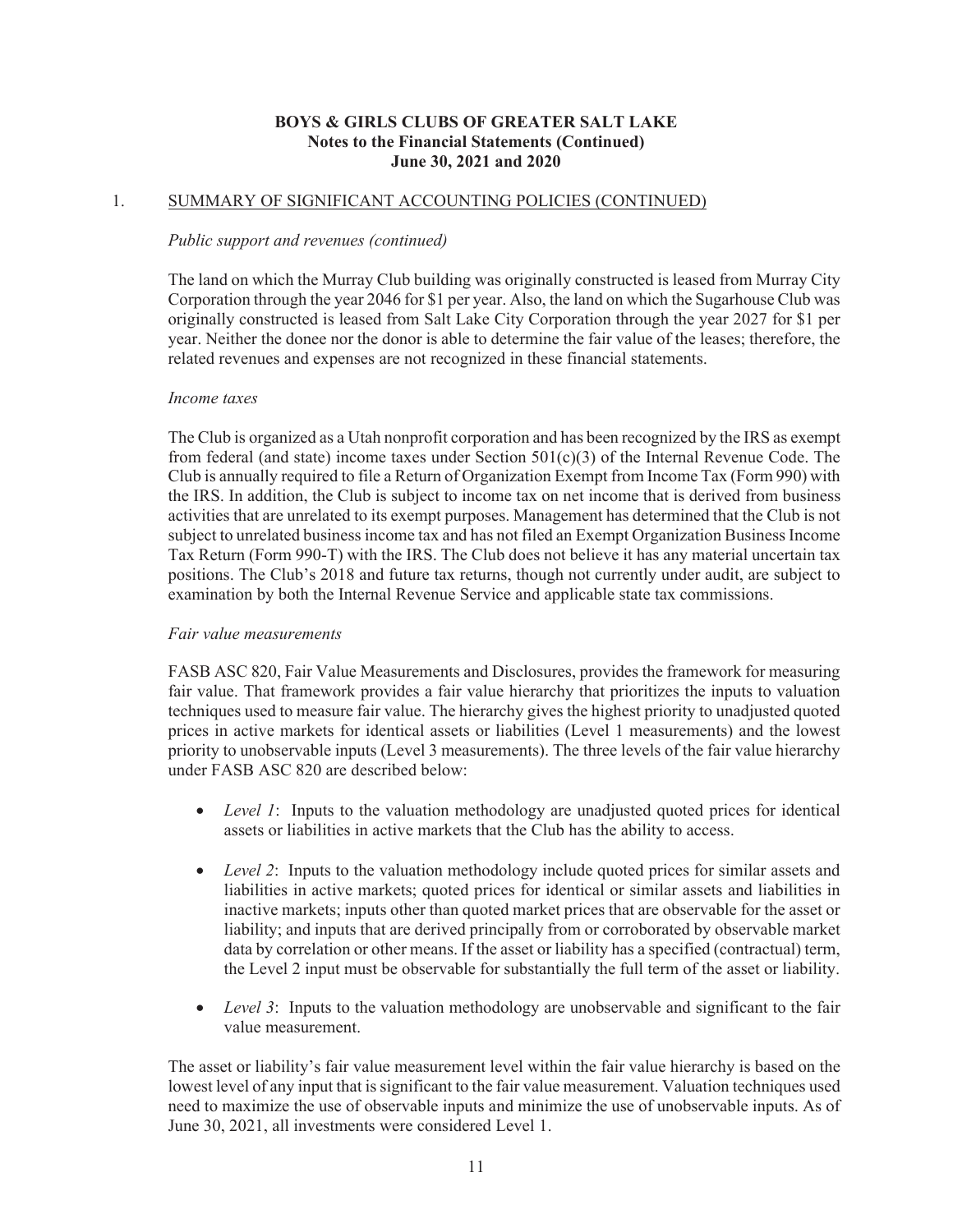# 1. SUMMARY OF SIGNIFICANT ACCOUNTING POLICIES (CONTINUED)

#### *Advertising*

Advertising costs are expensed when incurred. Advertising expense for the year ended June 30, 2021 was \$23,953. Advertising expenses are included in marketing and fund-raising on the Statement of Activities.

#### *Property and equipment*

Purchases of property and equipment are recorded at cost. Donated property and equipment are capitalized at its fair value at the date of donation. Depreciation is provided on the straight-line method over estimated useful lives of 40 years for buildings and improvements, three to eight years for equipment and vehicles or over the lease term where applicable.

#### *Reclassifications*

Certain reclassifications of amounts previously reported have been made to the accompanying financial statements to maintain consistency between periods presented. The reclassifications had no impact on previously reported net assets.

# 2. LIQUIDITY AND AVAILABILITY

Financial assets available for general expenditure, that is, without donor or other restrictions limiting their use, within one year of the balance sheet date, comprise the following:

| Cash, cash equivalents, and investments             | S  | 1,000,064 |
|-----------------------------------------------------|----|-----------|
| Grants, accounts, and contributions receivable, net |    | 184,957   |
| Contract assets                                     |    | 13,828    |
| Deposits                                            |    | 3,337     |
|                                                     | S. | 1,202,186 |

The endowment funds consist of donor-restricted endowments and funds designated by the board as endowments. Income from donor-restricted endowments is restricted for specific purposes, except for the amounts available for general use, when applicable. Donor-restricted endowment funds are not available for general expenditure.

As part of the liquidity management plan, management invests cash in excess of daily requirements in short-term investments, CDs, and money market funds. Occasionally, the Board designates a portion of any operating surplus to its operating reserve. No amounts were designated as of June 30, 2021.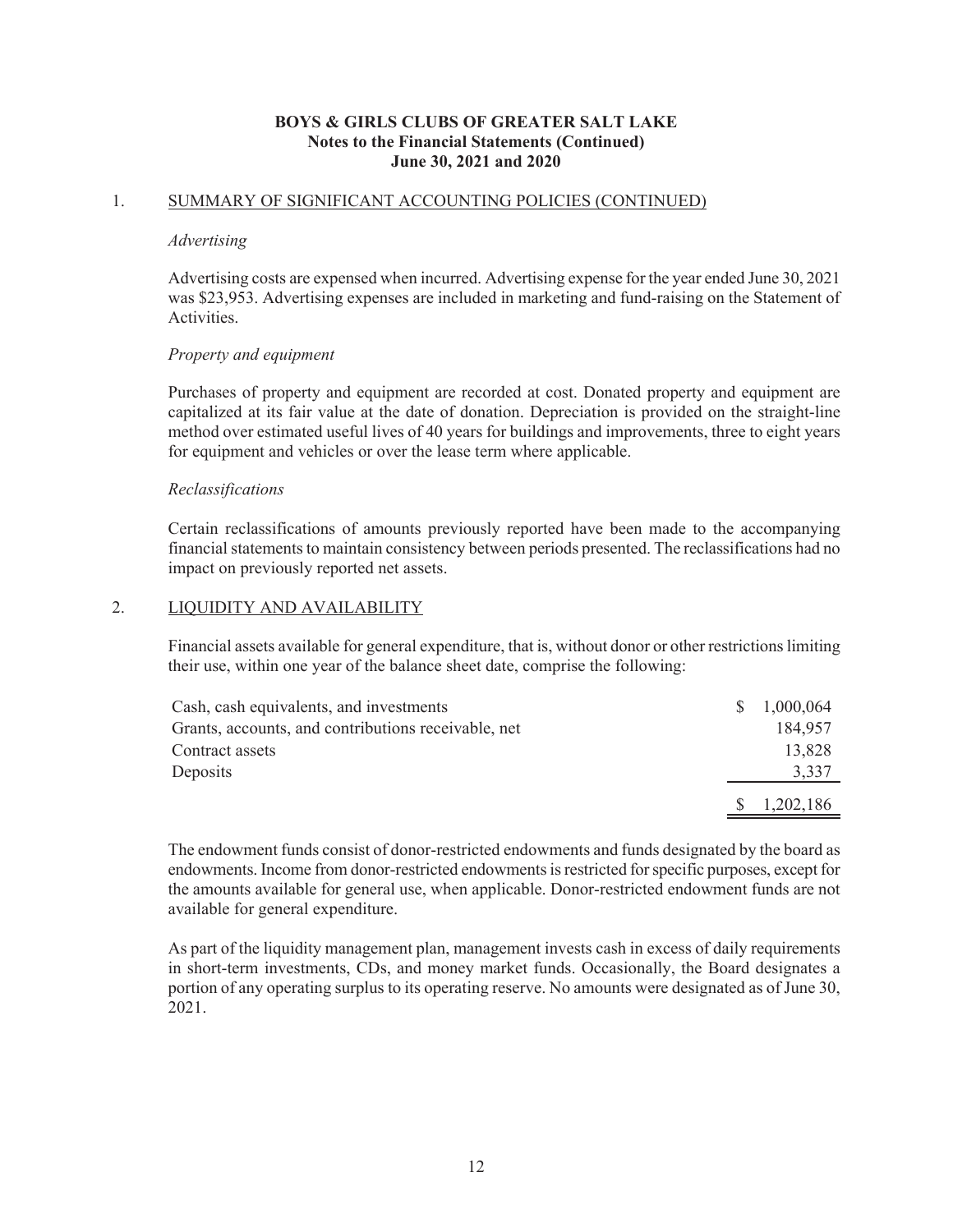# 3. PLEDGES RECEIVABLE

Pledges receivable consisted of the following as of June 30, 2021 and 2020:

|                                           |   | 2021    |              | 2020      |
|-------------------------------------------|---|---------|--------------|-----------|
| Amounts due in:<br>Less than one year     | S | 271,647 | <sup>S</sup> | 672,434   |
| Between one and five years                |   | 466,019 |              | 388,350   |
| Total contributions receivable            |   | 737,666 |              | 1,060,784 |
| Less: allowance for uncollectible pledges |   |         |              |           |
| Total contributions receivable            |   | 737,666 |              | 1,060,784 |

Long-term pledges receivable at June 30, 2021 are expected to be collected as follows:

| Year                 | Undiscounted<br>pledge        | Discount at<br>3 percent      |               | Discounted<br>pledge        |
|----------------------|-------------------------------|-------------------------------|---------------|-----------------------------|
| 2023<br>2024<br>2025 | 280,000<br>100,000<br>100,000 | \$<br>8,155<br>2,913<br>2,913 | $\mathcal{S}$ | 271,845<br>97,087<br>97,087 |
|                      | 480,000                       | \$<br>13,981                  |               | 466,019                     |

# 4. PROPERTY AND EQUIPMENT

Property and equipment consist of the following, at June 30, 2021 and 2020:

|                                | 2021          | 2020          |
|--------------------------------|---------------|---------------|
| Land                           | \$<br>165,000 | \$<br>165,000 |
| Building and improvements      | 15,522,278    | 15,392,030    |
| Equipment                      | 1,176,580     | 1,157,741     |
| Vehicles                       | 455,126       | 455,126       |
|                                | 17,318,984    | 17,169,897    |
| Less: accumulated depreciation | (5,484,194)   | (4,937,717)   |
| Net property and equipment     | 11,834,790    | 12,232,180    |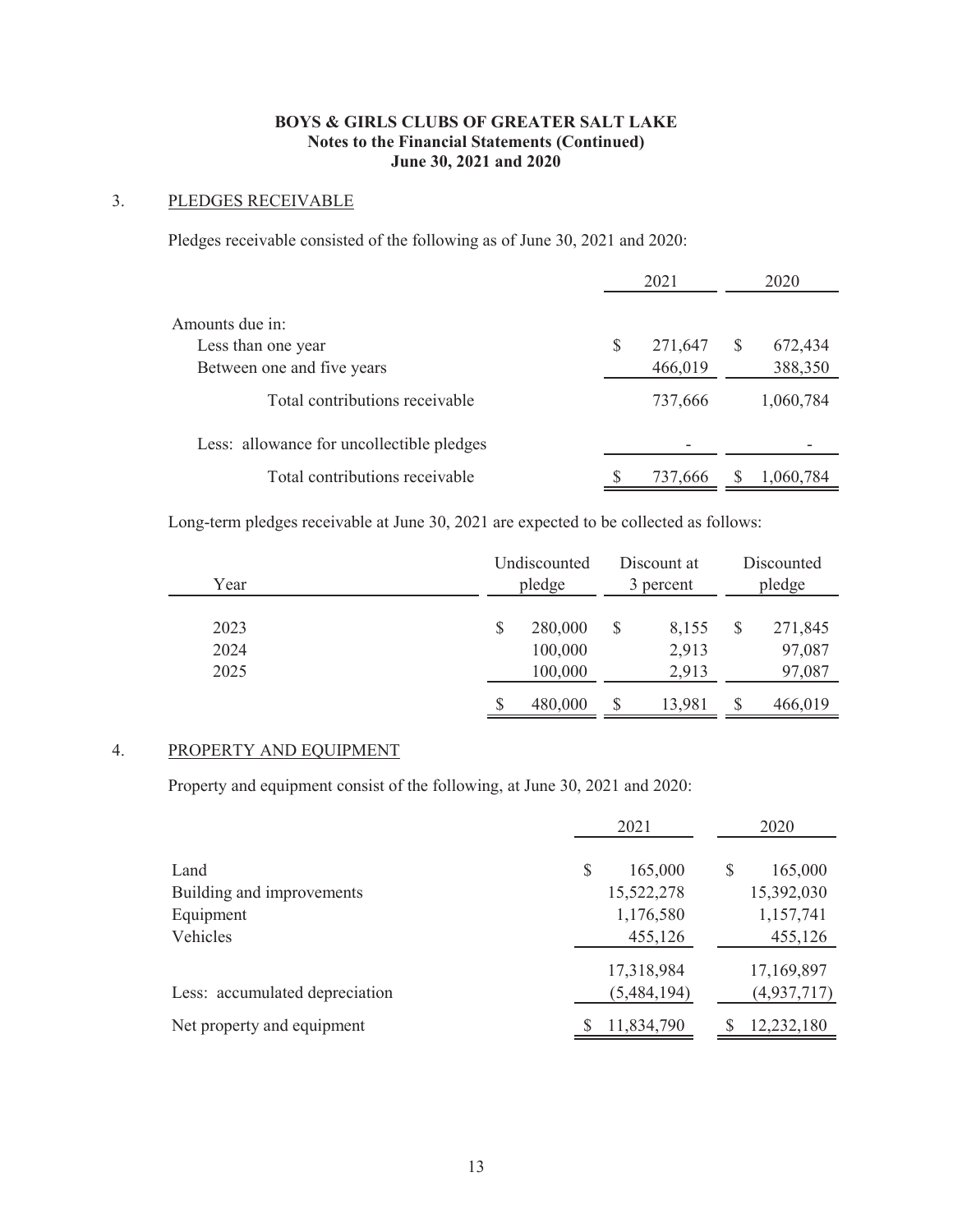# 5. COMMITMENT AND CONTINGENCIES

### *Operating leases*

The Club is obligated under certain operating leases for vehicles, equipment and office space. Total lease expense for these operating leases for the year ended June 30, 2021 was approximately \$101,900, including in-kind rental benefit of \$49,000 for the Administrative Office. A lease agreement was signed during August 2020 for building use in Price, Utah, for a 2-year term, wherein the Club pays \$1,750 per month for the duration of the lease. At the end of the lease, the Club has the option to purchase the building for \$260,000 or continue month-to-month for \$1,800. Management intends to remain in the building for the foreseeable future.

# *Legal proceedings*

Management is not currently aware of claims or threatened claims that reasonably would be expected to exceed insurance limits, or otherwise have a material adverse effect upon the Club's financial position or activities.

# 6. LONG-TERM DEBT

# *Building sale-leaseback agreements*

# Midvale building

In January 2013, the Club entered into a sale-leaseback agreement with Midvale City, Utah, wherein the City purchased the Midvale Building for \$1,050,000. Future minimum monthly payments consist of \$5,859, for a period of 23 years, commencing February 2013. This lease is accounted for as an operating lease. Approximately \$848,000 of the proceeds were used to pay off the note payable and line of credit with a local financial institution. The agreement was established to assist the Club in increasing its cash flow position and re-finance the note on the building. Lease expense totaled \$70,308 during the fiscal year ended June 30, 2021.

The agreement resulted in a gain on sale of the building and land of \$263,137, including an offset of \$7,513 in closing costs. Financial Accounting Standards Codification Topic 840, *Leases*, requires that the seller-lessee shall recognize any profit over the life of the lease. The Club recognized \$11,441 of the gain during the fiscal year ended June 30, 2021. \$154,450 remains as of June 30, 2021.

# Capitol West building

In May 2019, the Club entered into a sale-leaseback agreement with an unrelated entity, wherein the entity purchased the Capitol West building for \$930,000, who then immediately leased the building to the Club for a period of 6 months, commencing May 2019 and terminating in December 2019. The lease agreement was accounted for as an operating lease. The agreement resulted in a gain on sale of the building and land of \$779,801. Financial Accounting Standards Codification Topic 840, *Leases*, requires that the seller-lessee shall recognize any profit over the life of the lease. The Club recognized the remaining \$649,834 of the gain during the fiscal year ended June 30, 2020.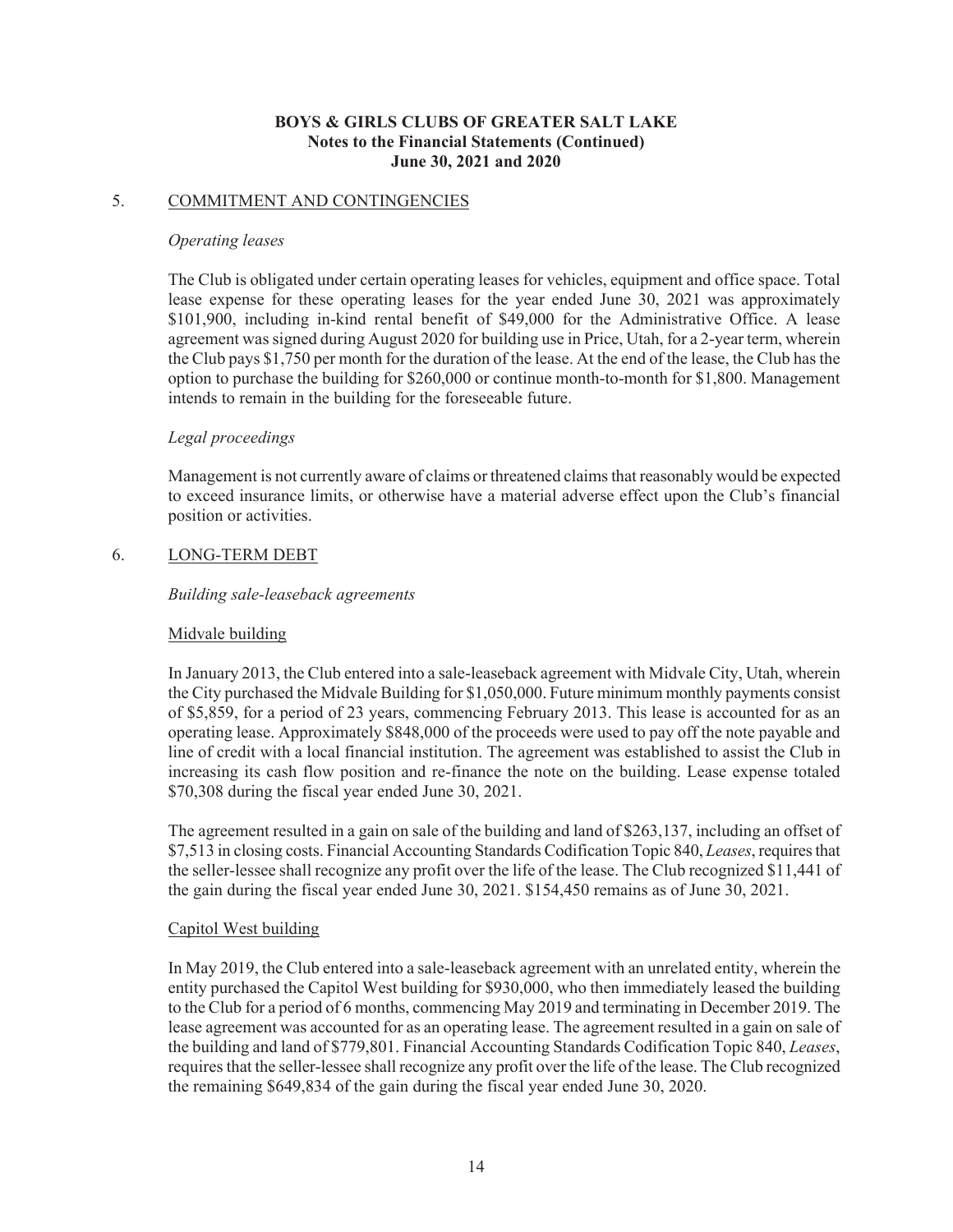#### 6. LONG-TERM DEBT (CONTINUED)

|                                  | June $30$ ,<br>2020 | Proceeds        | Payments              | June $30$ ,<br>2021 | Current<br>Portion |
|----------------------------------|---------------------|-----------------|-----------------------|---------------------|--------------------|
| Construction notes:              |                     |                 |                       |                     |                    |
| Salt Lake City                   | 2,613,788<br>S      | S               | $(2,613,788)$ \$<br>S |                     | S                  |
| Murray                           | 731,568             |                 | (731, 568)            |                     |                    |
| Notes payable:                   |                     |                 |                       |                     |                    |
| Mortgage refinance               |                     | 1,139,629       |                       | 1,139,629           | 47,870             |
| SBA - Payroll Protection Program | 643,800             |                 | (643,800)             |                     |                    |
| Vehicle                          | 13,564              |                 | (6,028)               | 7,536               | 6,028              |
|                                  |                     |                 |                       |                     |                    |
|                                  | 4,002,720<br>S      | 1,139,629<br>S. | (3,995,184)           | 1,147,165<br>S.     | 53,898             |

A rollforward of long-term debt balances are as follows for the year ended June 30 2021:

Future maturities of the long-term debt balances are as follows for the years ended June 30:

|            |    | Note payable - Note Payable -<br>Mortgage |               | Vehicle                  |    | Total     |
|------------|----|-------------------------------------------|---------------|--------------------------|----|-----------|
| 2022       | \$ | 47,870                                    | <sup>\$</sup> | 6,028                    | S  | 53,898    |
| 2023       |    | 59,537                                    |               | 1,508                    |    | 61,045    |
| 2024       |    | 67,176                                    |               | $\overline{\phantom{a}}$ |    | 67,176    |
| 2025       |    | 64,372                                    |               | $\overline{\phantom{a}}$ |    | 64,372    |
| Thereafter |    | 900,674                                   |               | $\overline{\phantom{a}}$ |    | 900,674   |
|            | S  | 1,139,629                                 | \$            | 7,536                    | S. | 1,147,165 |

#### *Notes payable – Construction and Improvement Projects*

During April 2019, the Club entered into two construction notes payable: (1) for \$2,650,000, for the purpose of building a new club in Salt Lake City, Utah, and (2) for \$760,000, for the purpose of making improvements to the building in Murray, Utah. The interest rate for each note was fixed at 4.25%, with a monthly payment of \$16,306 and \$4,740, respectively, including interest. During the year ended June 30, 2021, payments of \$1,449,925 and \$731,568, respectively, were made, using proceeds from the capital campaign.

# *Note payable – Mortgage*

During June 2021, the Club entered into a mortgage loan for \$1,139,629, for the purpose of refinancing the remaining balance of the construction note (see above) into permanent financing. The interest rate is fixed at 3.91%, with monthly payments of \$8,430, including interest, until maturity in July 2031.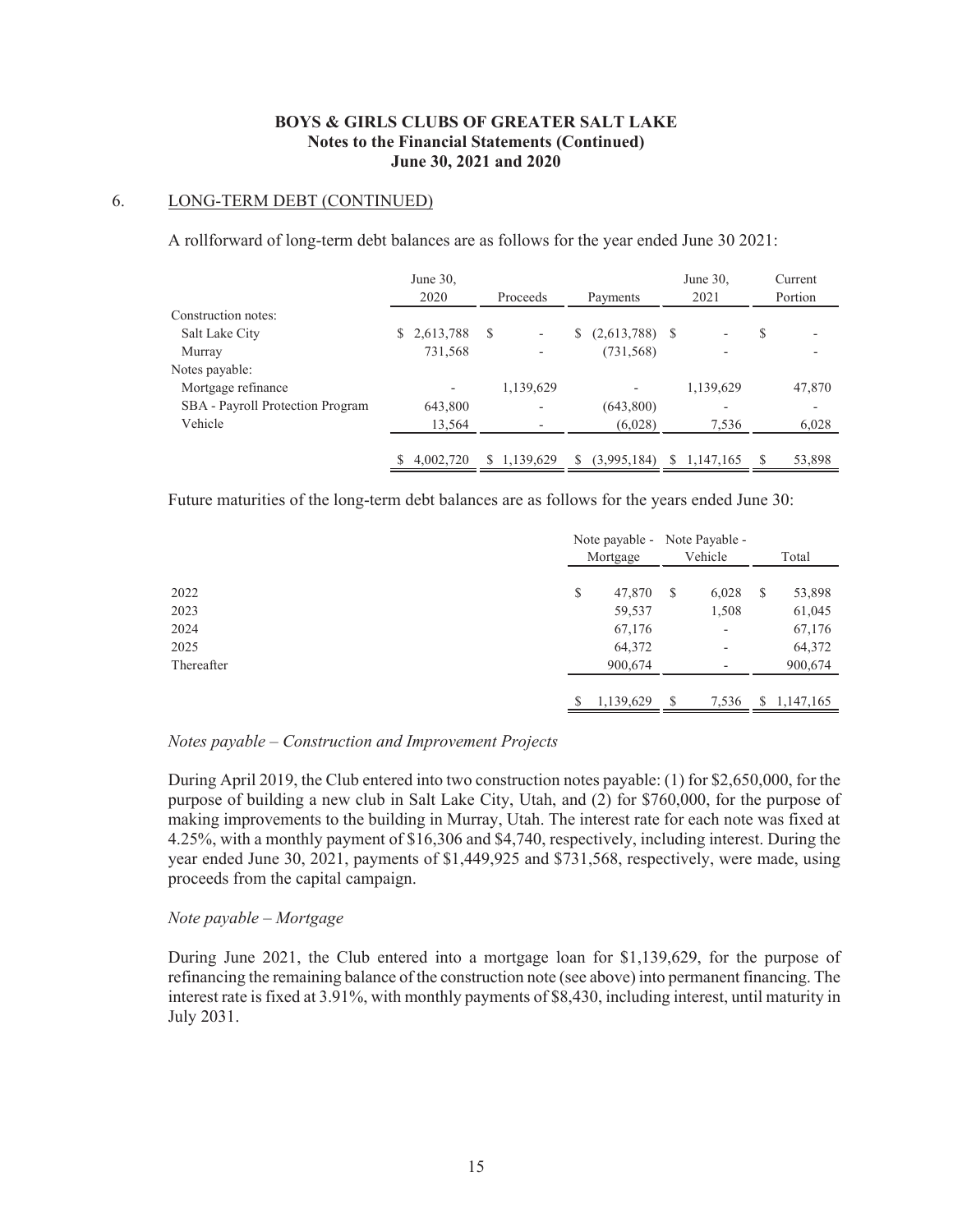# 6. LONG-TERM DEBT (CONTINUED)

### *Note payable - Paycheck Protection Program (Small Business Administration)*

In April 2020, the Club received loan proceeds in the amount of \$643,800 under the Small Business Administration (SBA) Paycheck Protection Program (PPP). The PPP, established as part of the Coronavirus Aid, Relief and Economic Security Act (CARES Act), provides for loans to qualifying businesses for amounts up to 2.5 times of the average monthly payroll expenses of the qualifying business. The loans and accrued interest are forgivable after 24 weeks as long as the borrower uses the loan proceeds for eligible purposes, including payroll, benefits, rent and utilities, and maintains its payroll levels. The amount of loan forgiveness is reduced if the borrower terminates employees or reduces salaries during the 24-week period. During 2021, the entire PPP loan was forgiven by the Small Business Administration.

### *Note payable – Vehicle*

During October 2016, the Club entered into a note payable of \$36,169 with Ford Motor Company to purchase a passenger van for the purpose of transporting kids. The agreement calls for monthly payments of \$503, with 0% interest, through maturity in September 2022. As of June 30, 2021, the outstanding balance was \$7,536.

### *Line of credit*

The Club entered into an agreement with a local financial institution to establish a line of credit totaling up to \$250,000. The interest rate is variable, based on the 30-day LIBOR. As of June 30, 2021, the rate was 4.99%, and the account balance was \$241,069. The line is unsecured.

# 7. ASSETS HELD IN ENDOWMENT

# *Community Foundation of Utah (CFU)*

The Club entered into an agreement with this local not-for-profit foundation many years ago, wherein the CFU unconditionally donated \$2,500 to establish an endowment fund for the benefit of the Club. During the fiscal year ended June 30, 2020, CFU released all funds from restrictions and authorized the Club to withdraw the entire balance. As of June 30, 2020, \$7,230 was withdrawn from the account. During 2021, the Club closed the account with CFU.

#### *Dee Operations Endowment*

The Club entered into an agreement with a donor, who is a member of the Board of Directors, during 2020 wherein the donor unconditionally pledged to donate \$100,000 each year for five years, totaling \$500,000. The purpose of the donation is to establish the Dee Operations Endowment for the Boys and Girls Clubs of Greater Salt Lake (The Dee Endowment). The Dee Endowment will provide a permanent, self-sustaining source of funding for the Club's programs and operations that directly serve club members. The Club is authorized to only distribute and spend earnings on the endowment. The endowment is held and managed by Elevated Private Wealth Advisors. This multi-year pledge was recorded at a discount for the amounts to be received during years 3 through 5. See Note 3 for details.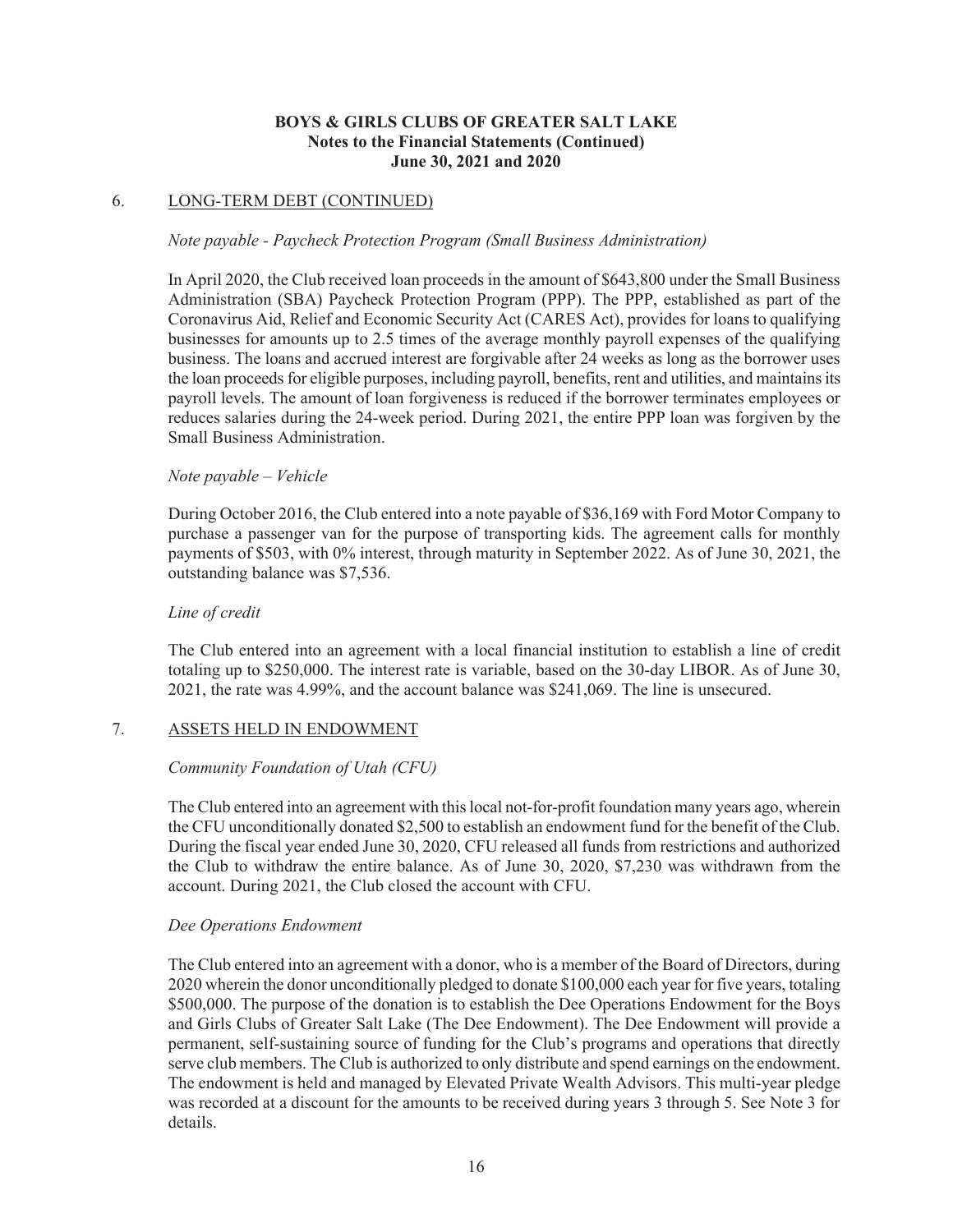# 8. NET ASSETS WITH DONOR RESTRICTIONS

Net assets with donor restrictions consisted of cash, accounts receivable and unappropriated earnings on permanent endowments as of June 30, 2021 and 2020 that are available for the following purposes:

|                                               | 2021                     | 2020                      |
|-----------------------------------------------|--------------------------|---------------------------|
| Subject to expenditure for specified purpose: |                          |                           |
| Capital campaign                              | $\mathcal{S}$<br>451,248 | $\mathbb{S}$<br>1,483,371 |
| Educational scholarships                      | 146,758                  | 134,265                   |
| Youth development programs                    | 610,798                  |                           |
| Other                                         | 135,190                  | 7,537                     |
|                                               | 1,343,994                | 1,625,173                 |
| Subject to the passage of time:               |                          |                           |
| Grant receivable                              | 184,957                  | 50,000                    |
| Other                                         | 23,283                   | 2,901                     |
|                                               | 208,240                  | 52,901                    |
| Perpetual in nature:                          |                          |                           |
| Dee Operations Endowment                      | 557,578                  | 493,777                   |
| Educational scholarships                      | 5,000                    | 5,000                     |
|                                               | 562,578                  | 498,777                   |
| Total net assets with donor restrictions      | 2,114,812                | 2,176,851                 |

Net assets were released from donor restrictions by incurring expenses satisfying the restricted purpose or by occurrence of the passage of time or other events specified by the donors as follows for the years ended June 30, 2021 and 2020:

|                                       | 2021         | 2020      |
|---------------------------------------|--------------|-----------|
| Expiration of time restrictions       | \$<br>50,000 | 167,030   |
| Satisfaction of purpose restrictions: |              |           |
| Capital campaign                      | 1,234,123    | 2,322,840 |
| Educational scholarships              | 31,307       | 38,278    |
| Other                                 | 4,417        | 11,964    |
|                                       | 1,269,847    | 2,373,082 |
|                                       | 1,319,847    | 2,540,112 |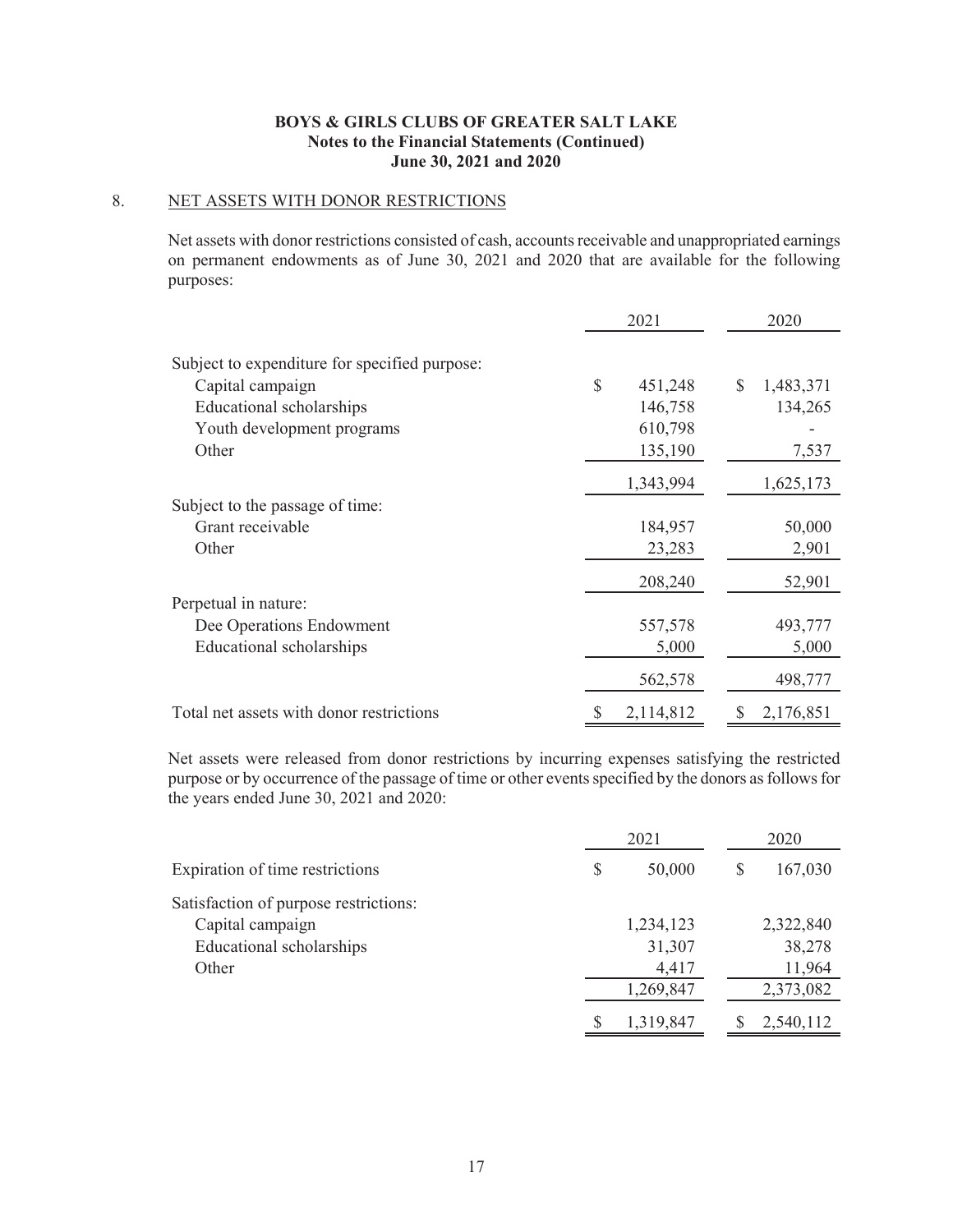# 9. CAPITAL CAMPAIGN

A Capital Campaign was initiated during 2017 by the Board of Directors to increase the scope and reach of Boys & Girls Clubs services to youth in two of Salt Lake County's fastest growing neighborhoods – the Murray and the Fair Park community – where youth are particularly at risk. The goal was to raise \$7,000,000 for the acquisition and construction of a new club for the Fair Park community and for the expansion and remodel of the Murray Club. These two clubs were operating at capacity, with waiting lists for admission. Together, these two projects enabled the Club to provide daily services to at least 200 additional kids and their families every day. The Campaign concluded in June 2020. The total revenue received throughout the campaign was approximately \$8,500,000. The remaining balance available to be spent on the capital campaign through June 30, 2020, was \$1,483,371, which was used to pay off the construction notes payable during 2021, as discussed in Note 6.

### 10. RETIREMENT PLAN

The Club sponsors and maintains a  $401(k)$  profit-sharing plan (the Plan). The Plan covers qualifying employees age 21 or older who work 1,000 hours or more per year and complete one year of employment. The Club's contributions to the Plan totaled approximately \$42,000 for the year ended June 30, 2021, \$2,046 of which remained payable at June 30, 2021, and is included with accrued liabilities on the balance sheet.

# 11. RELATED PARTY TRANSACTIONS

The Club pays dues to Boys and Girls Clubs of America. Payments were \$15,591 for the year ending June 30, 2021.

Donations received from various members of the Board of Directors were approximately \$148,300, during the year ended June 30, 2021, including a board member who made an unconditional 5-year pledge of \$500,000 to establish *The Dee Endowment* during 2020 (see Note 7), of which \$300,000 is receivable as of June 30, 2021.

# 12. DISAGGREGATION OF REVENUES FROM CONTRACTS WITH CUSTOMERS

Revenues from performance obligations satisfied at a point in time as well as satisfied over time consist of childcare fees. The Club satisfies its performance obligations in contracts with customers by providing childcare services. The Club recognizes revenues ratably over the specified contract with the customer based on childcare provided to the customer. Generally, payment is due from customers within a week or a month of the invoice date and the contracts do not have significant financing components. As the Club satisfies their performance obligations it is entitled to the amount of consideration expected in exchange for the services performed, generally weekly or monthly contractual billings. The Club is generally directly responsible for fulfilling its performance obligations in contracts with customers and does not rely on another party to fulfill its promise.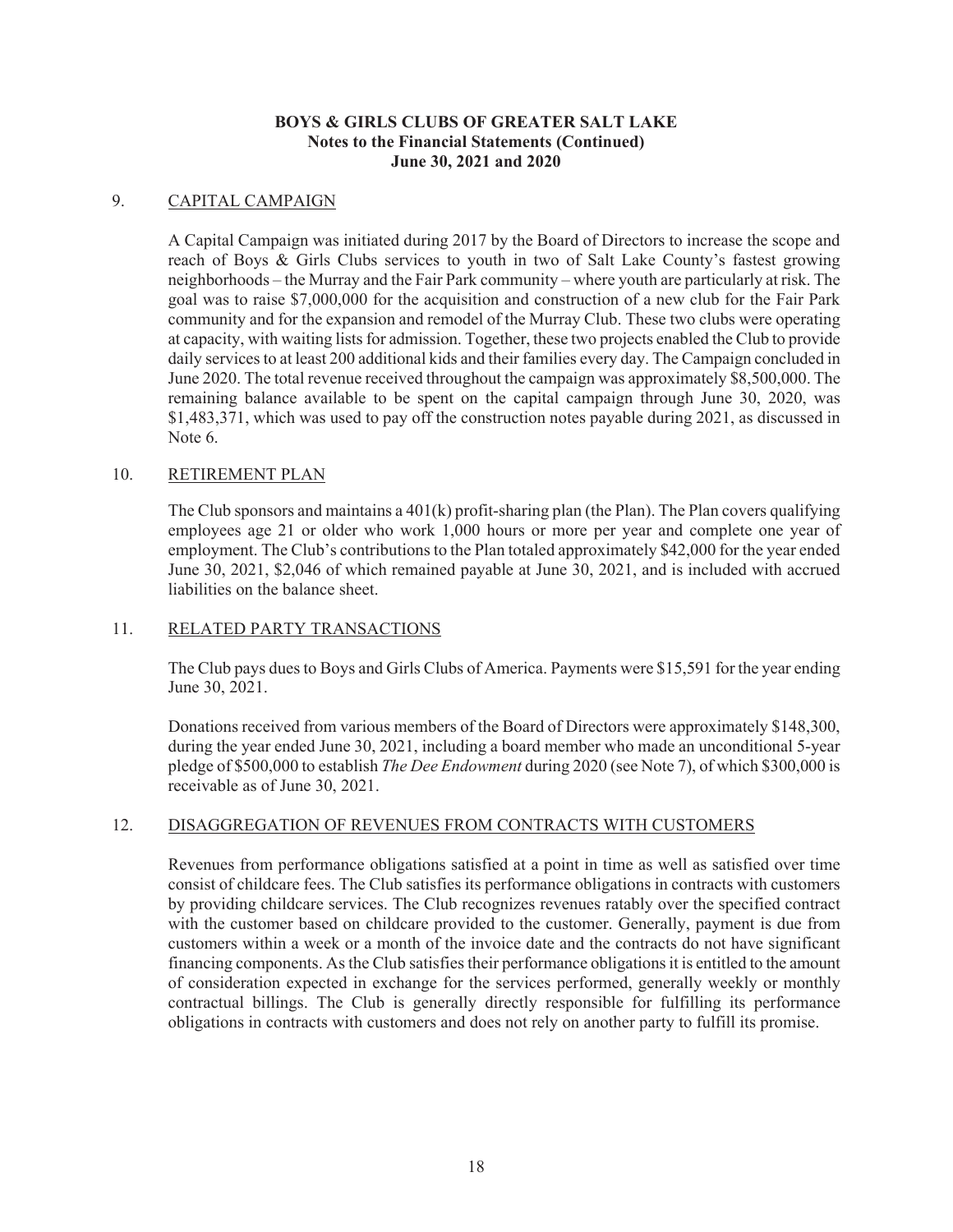# 12. DISAGGREGATION OF REVENUES FROM CONTRACTS WITH CUSTOMERS (CONTINUED)

The disaggregation of the Club's revenue based on the timing of satisfaction of performance obligations for the years ended June 30, 2021 and 2020 are as follows:

|                                                                                                     |   | 2021              |    | 2020              |
|-----------------------------------------------------------------------------------------------------|---|-------------------|----|-------------------|
| Performance obligations satisfied at a point in time<br>Performance obligations satisfied over time | S | 491,840<br>41,016 | -S | 898,323<br>20,087 |
| Total revenues                                                                                      |   | 532,856           | -S | 918,410           |

# 13. CONTRACT BALANCES

Upon receipt of a prepayment from a customer, the Club recognizes a contract liability in the amount of the prepayment for its performance obligation to provide services in the future. At June 30, 2021, the Club has recorded a liability in the amount of \$49,361, which the Club expects to recognize as revenue during 2022, when it provides services and, therefore, satisfies its performance obligation to the customer.

Contract receivables and contract liabilities with customers were as follows for the years ended December 31, 2021, 2020, and 2019:

|                                | 2021   |    | 2020      |  | 2019   |  |
|--------------------------------|--------|----|-----------|--|--------|--|
| Contract (accounts) receivable | 13.828 | -S | 20,556 \$ |  | 20,253 |  |
| Contract liabilities           | 41,016 |    | 20,087    |  | 92,260 |  |

#### 14. ECONOMIC IMPACT OF CORONAVIRUS PANDEMIC

**Operational Impact and Going Concern** – During March 2020, the Governor of Utah declared a health emergency and issued an order to modify essential businesses operations until further notice, which included the Club. Therefore, the Club modified certain elements of its operations.

Although the complete financial impact on the Club is not entirely known at this time, a slight decrease in 2021 non-governmental revenue, and program expenses resulted. During April 2021, the Utah legislature lifted most of the significant restrictions, which allowed all in-person operational activities to proceed. Normal operations are expected for all of fiscal year 2022. With the easing of COVID-19 related restrictions, as well as with Federal, State and Local financial assistance, the Club continues to be a going concern.

# 15. SUBSEQUENT EVENTS

Management has evaluated for other subsequent events through December 14, 2021, the date which these financial statements were available to be issued.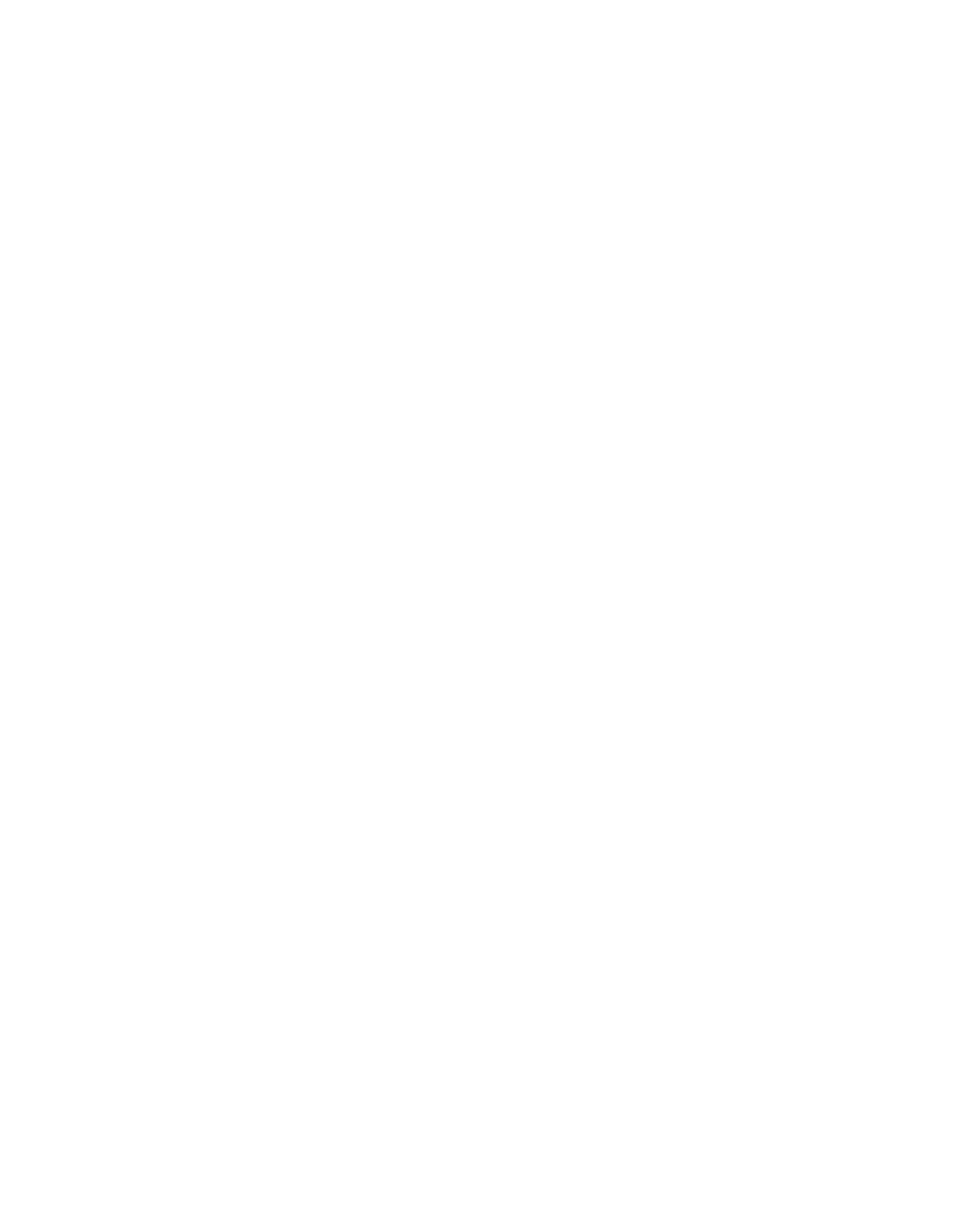# **SUPPLEMENTAL INFORMATION**

# **FEDERAL SINGLE AUDIT**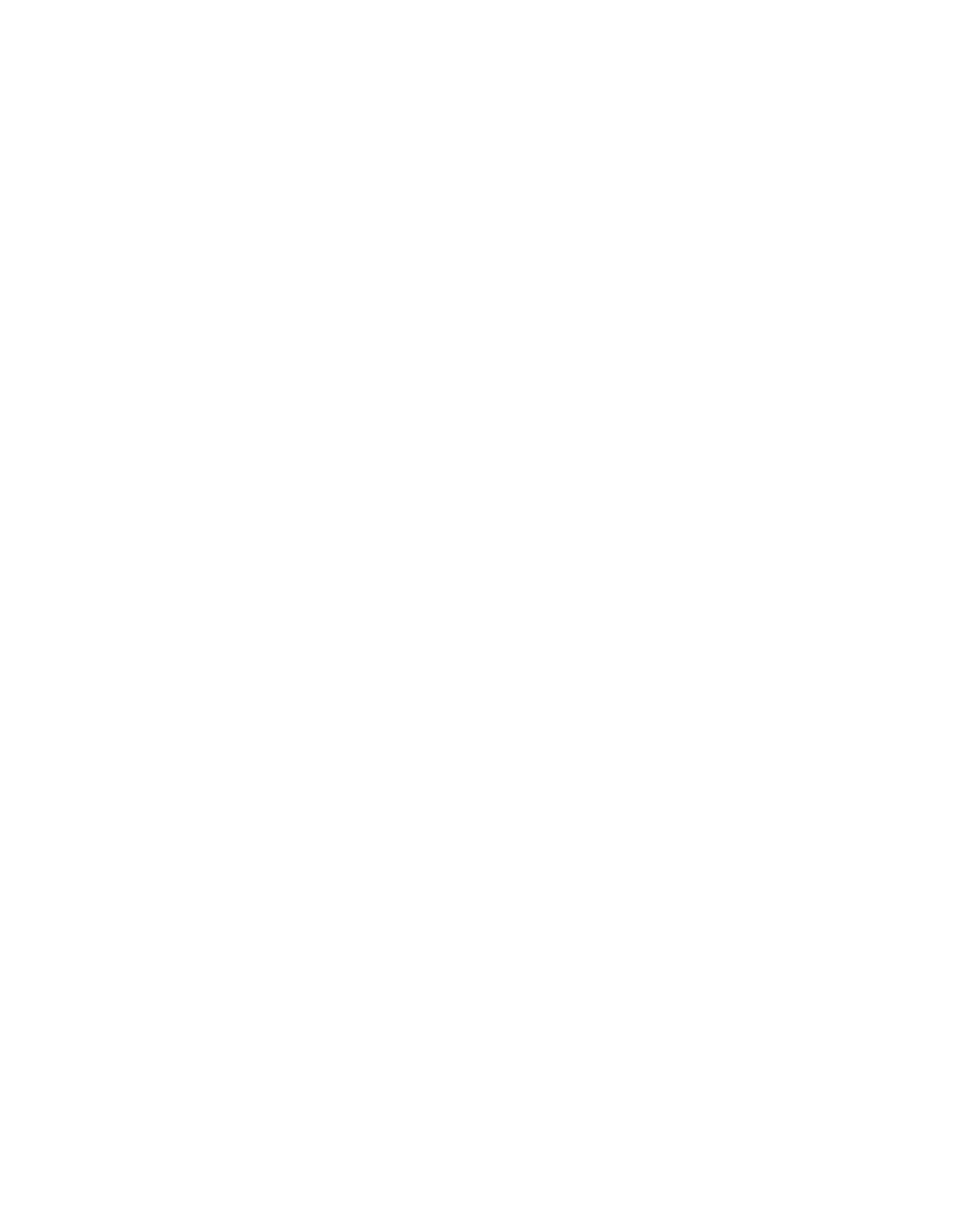

**COMMITTED. EXPERIENCED. TRUSTED**

#### **CERTIFIED PUBLIC** ACCOUNTANTS

E. LYNN HANSEN, CPA CLARKE R. BRADSHAW, CPA GARY E. MALMROSE, CPA EDWIN L. ERICKSON, CPA MICHAEL L. SMITH, CPA JASON L. TANNER, CPA ROBERT D. WOOD, CPA AARON R. HIXSON, CPA TED C. GARDINER, CPA JEFFREY B. MILES, CPA SHAWN F. MARTIN, CPA

# **REPORT ON INTERNAL CONTROL OVER FINANCIAL REPORTING AND ON COMPLIANCE AND OTHER MATTERS BASED ON AN AUDIT OF FINANCIAL STATEMENTS PERFORMED IN ACCORDANCE WITH** *GOVERNMENT AUDITING STANDARDS*

*Independent Auditor's Report* 

To the Board of Directors Boys and Girls Clubs of Greater Salt Lake

We have audited, in accordance with auditing standards generally accepted in the United States of America and the standards applicable to financial audits contained in *Government Auditing Standards* issued by the Comptroller General of the United States, the financial statements of the governmental activities, the discretely presented component unit, each major fund, and the aggregate remaining fund information of Boys and Girls Clubs of Greater Salt Lake (the Club) as of and for the year ended June 30, 2021, and the related notes to the financial statements, which collectively comprise the Club's basic financial statements, and have issued our report thereon dated December 14, 2021.

#### *Internal Control over Financial Reporting*

In planning and performing our audit of the financial statements, we considered the Club's internal control over financial reporting (internal control) to determine the audit procedures that are appropriate in the circumstances for the purpose of expressing our opinions on the financial statements, but not for the purpose of expressing an opinion on the effectiveness of the Club's internal control. Accordingly, we do not express an opinion on the effectiveness of the Club's internal control.

A *deficiency in internal control* exists when the design or operation of a control does not allow management or employees in the normal course of performing their assigned functions, to prevent, or detect and correct misstatements on a timely basis. A *material weakness* is a deficiency, or a combination of deficiencies, in internal control, such that there is a reasonable possibility that a material misstatement of the Club's financial statements will not be prevented or detected and corrected on a timely basis. A *significant deficiency* is a deficiency, or a combination of deficiencies, in internal control that is less severe than a material weakness, yet important enough to merit attention by those charged with governance.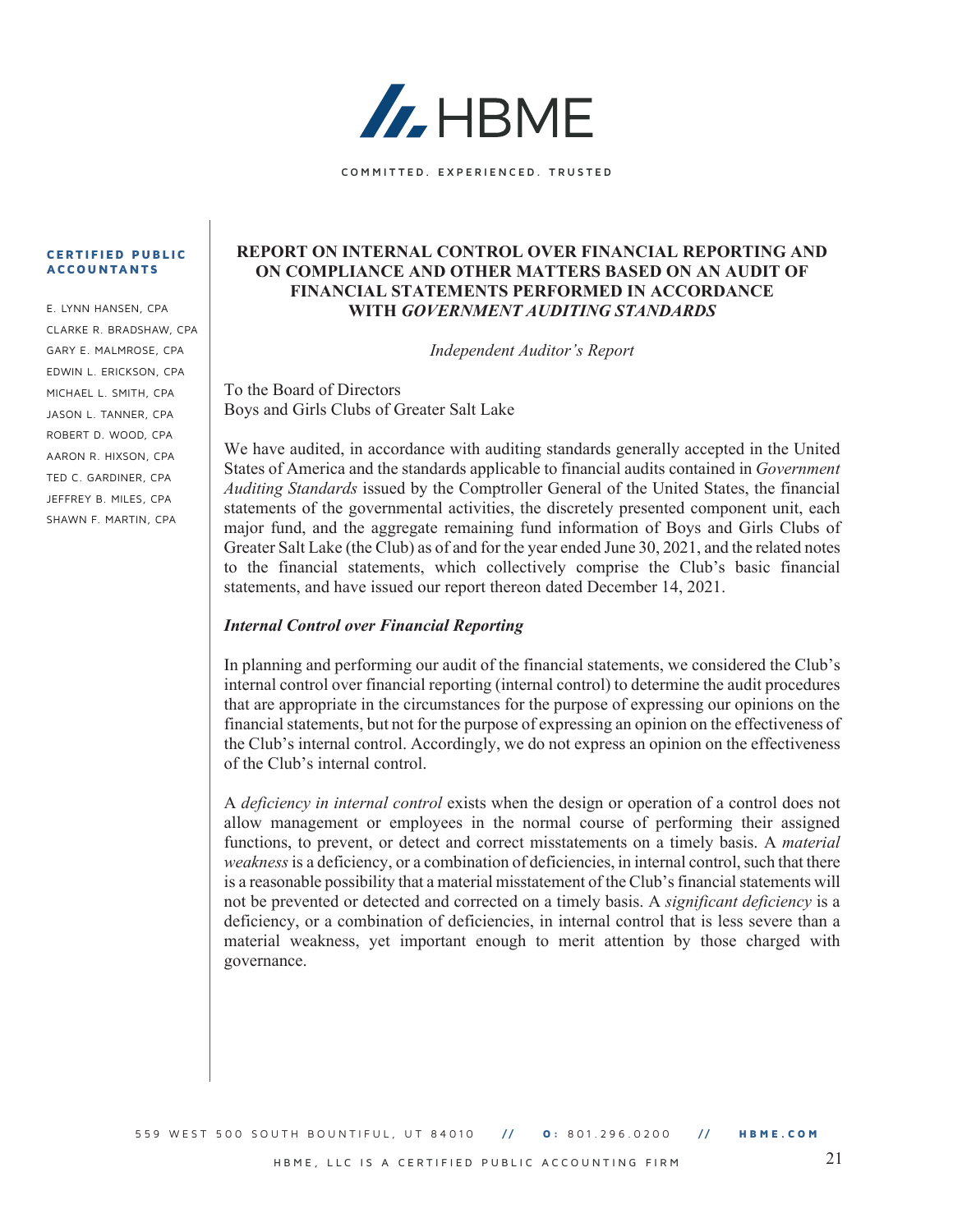Our consideration of internal control over financial reporting was for the limited purpose described in the first paragraph of this section and was not designed to identify all deficiencies in internal control over financial reporting that might be material weaknesses or significant deficiencies, therefore, material weaknesses or significant deficiencies may exist that were not identified. Given these limitations, during our audit we did not identify any deficiencies in internal control over financial reporting that we consider to be material weaknesses. However, material weaknesses may exist that have not been identified.

#### *Compliance and Other Matters*

As part of obtaining reasonable assurance about whether the Club's financial statements are free from material misstatement, we performed tests of its compliance with certain provisions of laws, regulations, contracts, and grant agreements, noncompliance with which could have a direct and material effect on the determination of financial statement amounts. However, providing an opinion on compliance with those provisions was not an objective of our audit and, accordingly, we do not express such an opinion. The results of our tests did not disclose an instance of noncompliance or other matters that are required to be reported under *Government Auditing Standards*.

#### *Purpose of this Report*

The purpose of this report is solely to describe the scope of our testing of internal control and compliance and the results of that testing, and not to provide an opinion on the effectiveness of the Club's internal control or on compliance. This report is an integral part of an audit performed in accordance with *Government Auditing Standards* in considering the Club's internal control and compliance. Accordingly, this communication is not suitable for any other purpose.

# HBME, LLC

December 14, 2021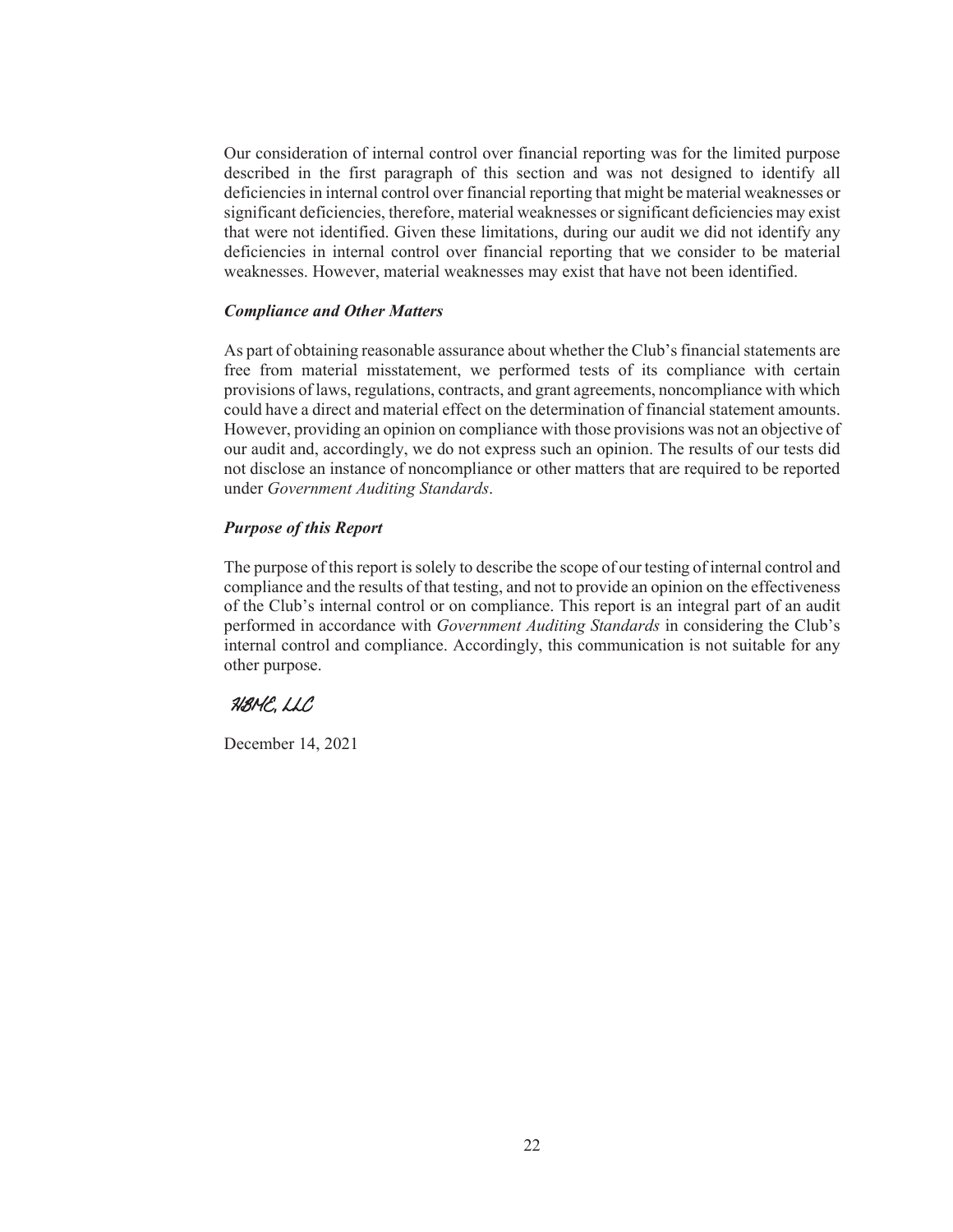

#### **COMMITTED. EXPERIENCED. TRUSTED**

#### **CERTIFIED PUBLIC** ACCOUNTANTS

E. LYNN HANSEN, CPA CLARKE R. BRADSHAW, CPA GARY F. MALMROSE, CPA EDWIN L. ERICKSON, CPA MICHAEL L. SMITH, CPA JASON L. TANNER, CPA ROBERT D. WOOD, CPA AARON R. HIXSON, CPA TED C. GARDINER, CPA JEFFREY B. MILES, CPA SHAWN F. MARTIN, CPA

# **REPORT ON COMPLIANCE FOR EACH MAJOR FEDERAL PROGRAM AND REPORT ON INTERNAL CONTROL OVER COMPLIANCE IN ACCORDANCE WITH** *THE UNIFORM GUIDANCE*

*Independent Auditor's Report*

To the Board of Directors Boys and Girls Clubs of Greater Salt Lake

We have audited the Boys & Girls Clubs of Greater Salt Lake's (the Club) compliance with the types of compliance requirements described in the U.S. Office of Management and Budget (OMB) Compliance Supplement that could have a direct and material effect on each of the Club's major federal programs for the year ended June 30, 2021. The Club's major federal programs are identified in the summary of auditor's results section of the accompanying schedule of findings and questioned costs.

#### *Management's Responsibility*

Management is responsible for compliance with the requirements of laws, regulations, contracts, and grants applicable to its federal programs.

# *Auditor's Responsibility*

Our responsibility is to express an opinion on compliance for each of the Club's major federal programs based on our audit of the types of compliance requirements referred to above. We conducted our audit of compliance in accordance with auditing standards generally accepted in the United States of America; the standards applicable to financial audits contained in *Government Auditing Standards*, issued by the Comptroller General of the United States; and the audit requirements of Title 2 U.S. Code of Federal Regulations (CFR) Part 200, *Uniform Administrative Requirements, Cost Principles, and Audit Requirements for Federal Awards* (Uniform Guidance). Those standards and the Uniform Guidance require that we plan and perform the audit to obtain reasonable assurance about whether noncompliance with the types of compliance requirements referred to above that could have a direct and material effect on a major federal program occurred. An audit includes examining, on a test basis, evidence about the Club's compliance with those requirements and performing such other procedures as we considered necessary in the circumstances.

We believe that our audit provides a reasonable basis for our opinion on compliance for each major federal program. However, our audit does not provide a legal determination of the Club's compliance.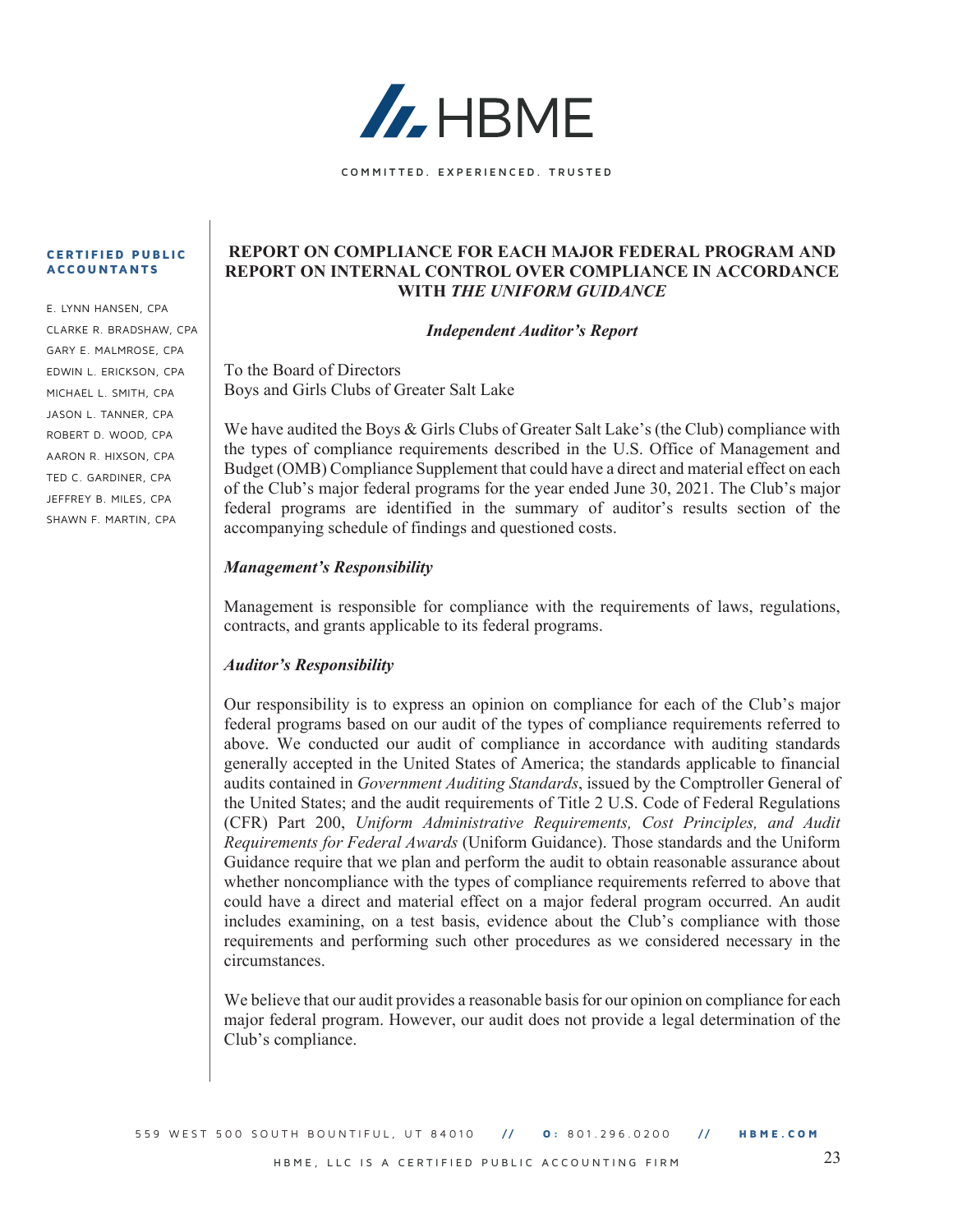# *Opinion on Each Major Federal Program*

In our opinion, the Boys & Girls Clubs of Greater Salt Lake's complied, in all material respects, with the types of compliance requirements referred to above that could have a direct and material effect on each of its major federal programs for the year ended June 30, 2021.

#### *Report on Internal Control over Compliance*

Management of the Club is responsible for establishing and maintaining effective internal control over compliance with the types of compliance requirements referred to above. In planning and performing our audit of compliance, we considered the Club's internal control over compliance with the types of requirements that could have a direct and material effect on each major federal program as a basis for designing auditing procedures that are appropriate in the circumstances for the purpose of expressing an opinion on compliance for each major federal program and to test and report on internal control over compliance in accordance with the Uniform Guidance, but not for the purpose of expressing an opinion on the effectiveness of internal control over compliance. Accordingly, we do not express an opinion on the effectiveness of the Club's internal control over compliance.

A *deficiency in internal control over compliance* exists when the design or operation of a control over compliance does not allow management or employees, in the normal course of performing their assigned functions, to prevent, or detect and correct noncompliance with a type of compliance requirement of a federal program on a timely basis. A *material weakness in internal control over compliance* is a deficiency, or combination of deficiencies in internal control over compliance, such that there is a reasonable possibility that material noncompliance with a type of compliance requirement of a federal program will not be prevented or detected and corrected on a timely basis. A *significant deficiency in internal control over compliance* is a deficiency, or a combination of deficiencies, in internal control over compliance with a type of compliance requirement of a federal program that is less severe than a material weakness in internal control over compliance, yet important enough to merit attention by those charged with governance.

Our consideration of internal control over compliance was for the limited purpose described in the first paragraph of this section and was not designed to identify all deficiencies in internal control over compliance that might be material weaknesses or significant deficiencies. We did not identify any deficiencies in internal control over compliance that we consider to be material weaknesses. However, material weaknesses may exist that have not been identified.

# *Purpose of This Report*

The purpose of this report on internal control over compliance is solely to describe the scope of our testing of internal control over compliance and the results of that testing based on the requirements of the Uniform Guidance. Accordingly, this report is not suitable for any other purpose.

# HBME, LLC

December 14, 2021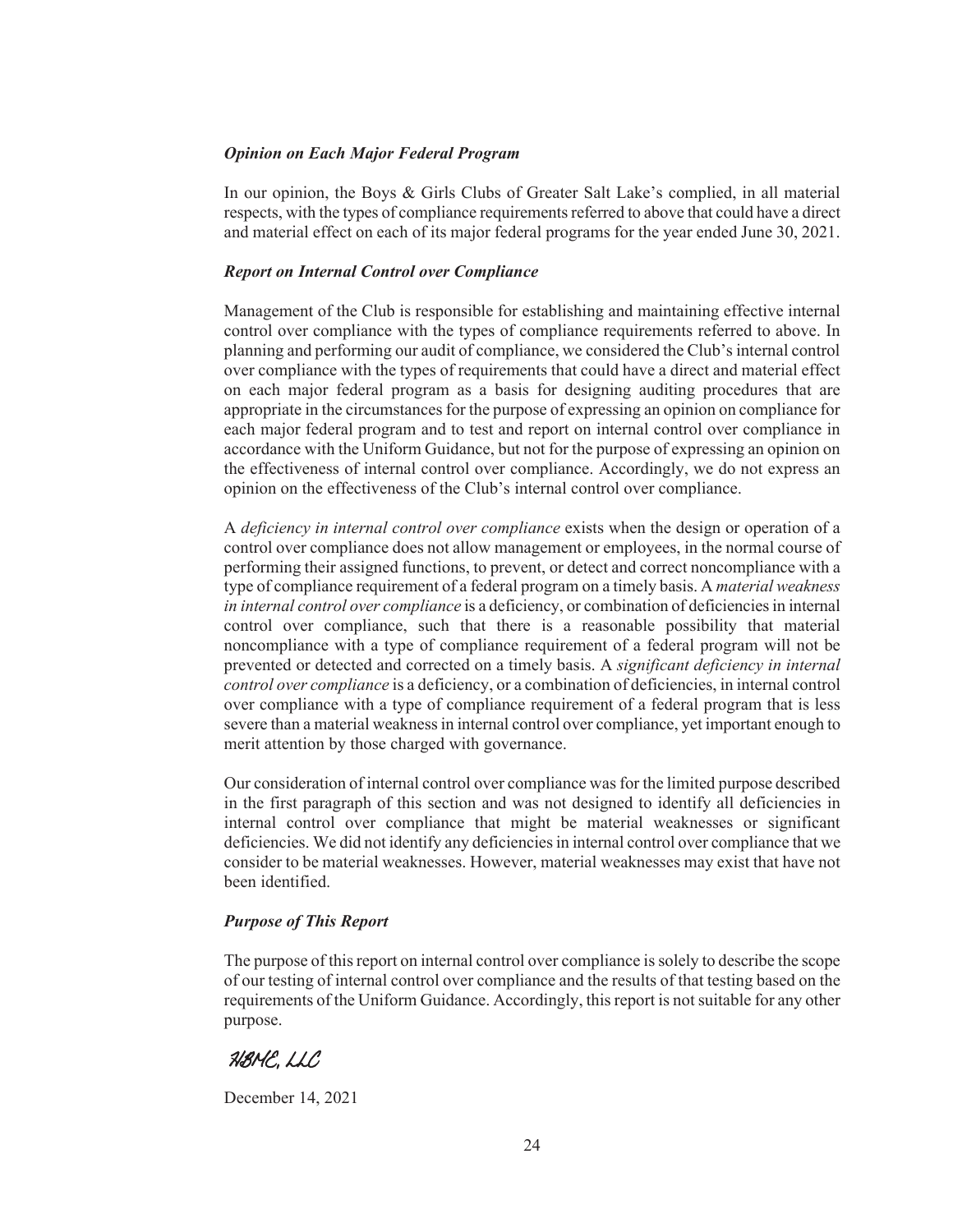**BOYS AND GIRLS CLUBS OF GREATER SALT LAKE**<br>Schedule of Expenditures of Federal Awards<br>For the Year Ended June 30, 2021 **BOYS AND GIRLS CLUBS OF GREATER SALT LAKE Schedule of Expenditures of Federal Awards For the Year Ended June 30, 2021**

|                                                                   |                                                     |        |                                                    |                       |             | Expenditures |           |                 |
|-------------------------------------------------------------------|-----------------------------------------------------|--------|----------------------------------------------------|-----------------------|-------------|--------------|-----------|-----------------|
|                                                                   | Federal                                             | CFDA   | Award                                              | From Pass-            | From Direct |              |           | Passed Through  |
| Federal Agency (Pass-Through Agency)                              | rogram                                              | Number | Grant Number                                       | <b>Through Awards</b> | Awards      |              | Total     | to Subrecipient |
|                                                                   |                                                     |        |                                                    |                       |             |              |           |                 |
| (Utah State Board of Education)<br>U.S. Department of Agriculture | Food Service Program                                | 10.558 |                                                    | 59,216<br>↔           | ↔           | ↔            | 59,216    | ↔               |
|                                                                   |                                                     |        |                                                    |                       |             |              |           |                 |
|                                                                   |                                                     |        | Total U.S. Department of Agriculture               | 59,216                |             |              | 59,216    |                 |
| & Deliquency Prevention                                           |                                                     |        |                                                    |                       |             |              |           |                 |
| (Boys & Girls Clubs of America)                                   | Juvenile Mentoring Program                          | 16.726 |                                                    | 15,098                |             |              | 15,098    |                 |
|                                                                   |                                                     |        | Total U.S. Department of Justice                   | 15,098                |             |              | 15,098    |                 |
| U.S. Department of Treasury                                       |                                                     |        |                                                    |                       |             |              |           |                 |
| (Utah State Division of Multicultural Affairs)                    | Relief Fund<br>COVID-19 Coronavirus                 | 21.019 |                                                    | 50,000                |             |              | 50,000    |                 |
|                                                                   |                                                     |        | Total U.S. Department of Justice                   | 50,000                |             |              | 50,000    |                 |
| U.S. Department of Health and Human Services                      |                                                     |        |                                                    |                       |             |              |           |                 |
| (Utah Department of Health)                                       | Education<br>Sexual Risk Avoidance                  | 92.235 |                                                    | 28,729                |             |              | 28,729    |                 |
| (Salt Lake County)                                                | Education<br>Sexual Risk Avoidance                  | 93.235 |                                                    | 27,193                |             |              | 27,193    |                 |
| (Utah Department of Health)                                       | Education Program<br>Personal Responsibility        | 93.092 |                                                    | 32,869                |             |              | 32,869    |                 |
| (Salt Lake County)                                                | Education Program<br>Personal Responsibility        | 93.092 |                                                    | 52,864                |             |              | 52,864    |                 |
| (Utah Department of Health)                                       | Rape Prevention and Education Program               | 93.136 |                                                    | 35,204                |             |              | 35,204    |                 |
|                                                                   | Child Care and Development Block Grant              |        |                                                    |                       |             |              |           |                 |
| (Salt Lake County)                                                | Afterschool Program                                 | 93.575 |                                                    | 15,000                |             |              | 15,000    |                 |
| (Utah Department of Workforce Services)                           | System/Emergency Care Center<br>One Utah Child Care | 93.575 |                                                    | 24,240                |             |              | 24,240    |                 |
| Utah Department of Workforce Services)                            | Afterschool Program                                 | 93.575 |                                                    | 217,583               |             |              | 217,583   |                 |
| (Utah Department of Workforce Services)                           | Summer 2020 Supplemental Grant                      | 93.575 |                                                    | 598,500               |             |              | 598,500   |                 |
| (Utah Department of Workforce Services)                           | School-age Program                                  | 93.575 |                                                    | 79,725                |             |              | 79,725    |                 |
| (Utah Department of Workforce Services)                           | School-age Program                                  | 93.575 |                                                    | 88,206                |             |              | 88,206    |                 |
| (Utah Department of Workforce Services)                           | School-age Program                                  | 93.575 |                                                    | 66,996                |             |              | 66,996    |                 |
| (Utah Department of Workforce Services)                           | Summer Expansion<br>School-age Program              | 93.575 |                                                    | 31,562                |             |              | 31,562    |                 |
| (Utah Department of Workforce Services)                           | for Needy Families<br>Temporary Assistance          | 93.558 |                                                    | 45,221                |             |              | 45,221    |                 |
| (Salt Lake County)                                                | Social Services Block Grant                         | 93.667 |                                                    | 15,000                |             |              | 15,000    |                 |
| Salt Lake County)                                                 | Substance Abuse Program                             | 93.959 |                                                    | 49,915                |             |              | 49,915    |                 |
|                                                                   |                                                     |        | Total U.S. Department of Health and Human Services | 1,408,807             |             |              | 1,408,807 |                 |
|                                                                   |                                                     |        |                                                    |                       |             |              |           |                 |
|                                                                   | TOTAL FEDERAL AWARDS EXPENDED                       |        |                                                    | 1,533,121<br>↮        | ↮           | ↮            | 1,533,121 | မာ              |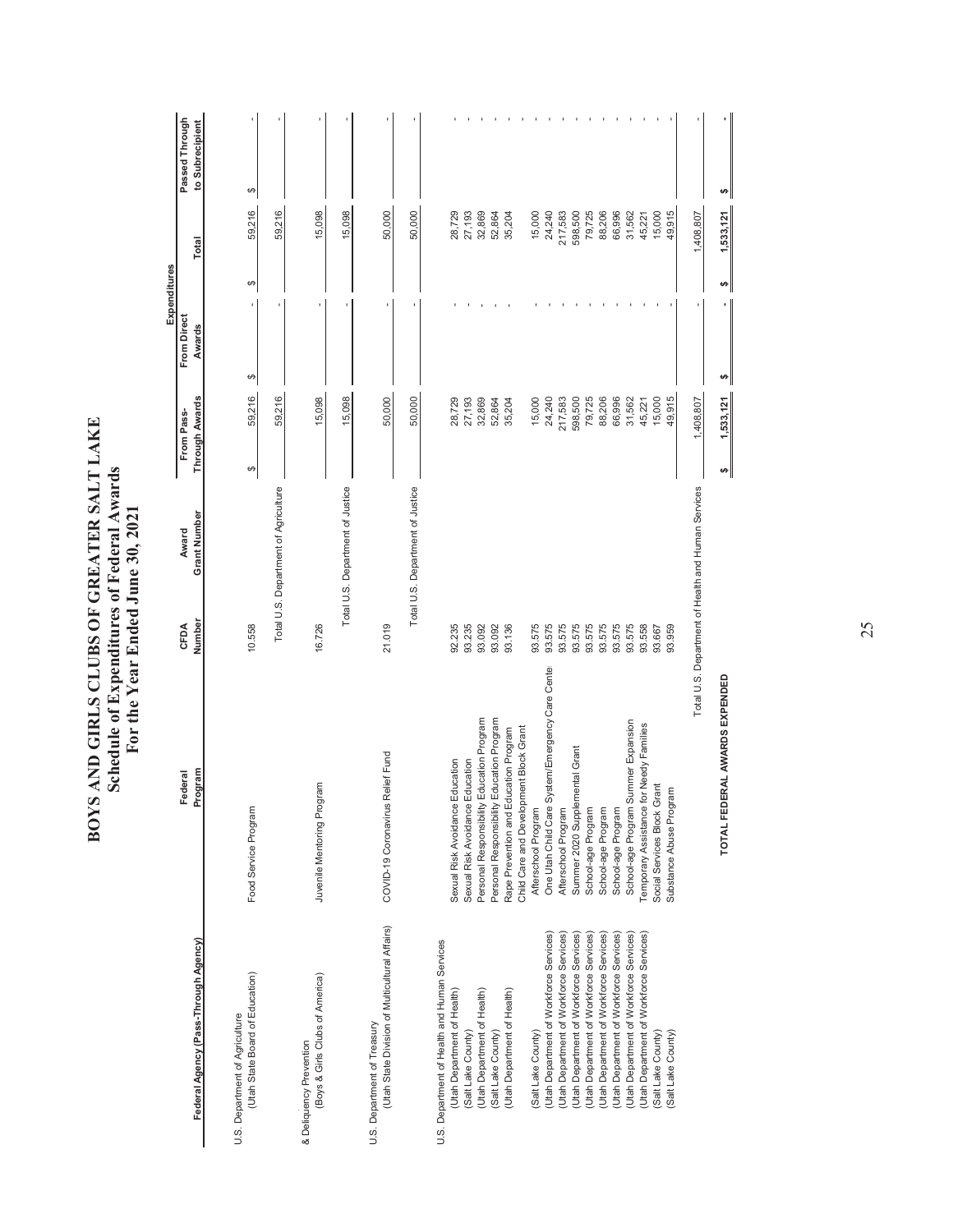# **BOYS AND GIRLS CLUBS OF GREATER SALT LAKE Notes to the Schedule of Expenditures of Federal Awards For the Year Ended June 30, 2021**

# 1. PURPOSE OF THIS SCHEDULE

The accompanying Schedule of Expenditures of Federal Awards (the Schedule) includes the federal grant activity of the Boys and Girls Clubs of Greater Salt Lake (the Club) under programs of the federal government for the year ended June 30, 2021.

The information in this Schedule is presented in accordance with the requirements of Title 2 U.S. Code of Federal Regulations (CFR) Part 200, *Uniform Administrative Requirements, Cost Principles, and Audit Requirements for Federal Awards* (the Uniform Guidance). Because the Schedule presents only a selected portion of the operations of the Club, it is not intended to and does not present the financial position, changes in net assets or cash flows of the Club.

### 2. SUMMARY OF SIGNIFICANT ACCOUNTING POLICIES

Expenditures reported on the Schedule are reported on the accrual basis of accounting. Such expenditures are recognized following the Uniform Guidance, where certain types of expenditures are not allowable or are limited as to reimbursement. Pass-through entity identifying numbers are presented where available.

# *Basis of Presentation*

The accompanying schedule includes the federal grant activity of the Club. The information in this schedule is presented in accordance with the requirements of the Uniform Guidance. Federal Financial Assistance Pursuant to the Single Audit Act of 1984; the Single Audit Act Amendments of 2004, and the Uniform Guidance, federal financial assistance is defined as assistance provided by a federal agency, either directly or indirectly, in the form of grants, contracts, cooperative agreements, loans, loan guarantees, property, interest subsidies, insurance, endowments, or direct appropriations. Federal financial assistance does not include direct federal cash assistance to individuals.

Catalog of Federal Domestic Assistance (CFDA) - The Uniform Guidance requires the Schedule to show the total expenditures for each of the Club's federal financial assistance programs as identified in the CFDA. The CFDA is a government-wide summary of individual federal programs. Each program included in the CFDA is assigned a five-digit program identification number which is reflected in the Schedule. Federal financial assistance programs and contracts which have not been assigned a CFDA number have been identified as Unknown in the CFDA Column of the schedule.

Type A and Type B Programs - The Single Audit Act of 1984 (as amended in 2004) and the Uniform Guidance establish the levels to be used in defining Type A and Type B federal programs. Type A programs for The Club are those programs that exceeded \$750,000 in the federal awards expended for the fiscal year ended June 30, 2021. All other programs are classified as Type B programs by the Club.

# 3. FEDERAL DE MINIMUS INDIRECT RATE

The Club has not elected to use the 10-percent de minimis indirect cost rate allowed under the Uniform Guidance.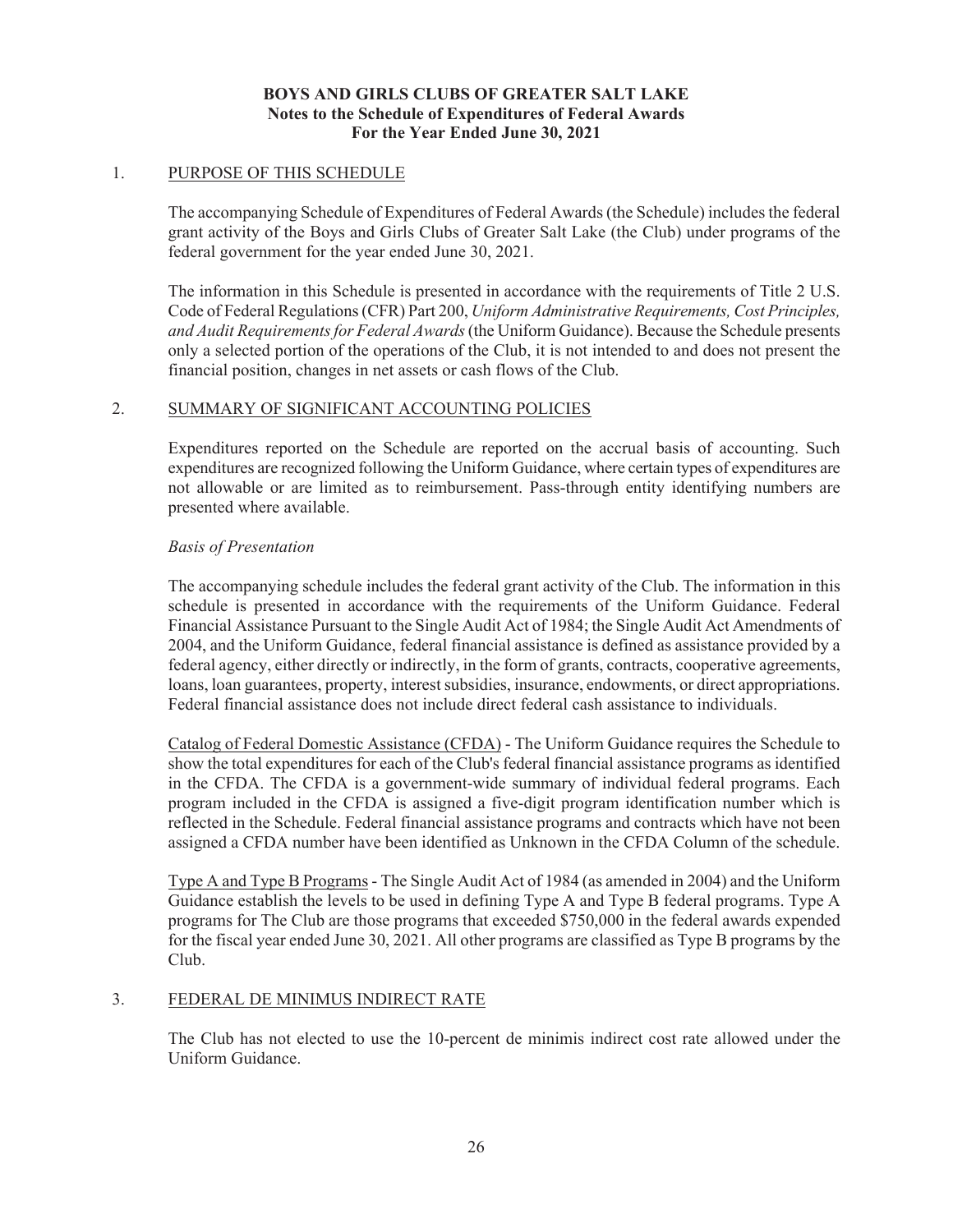# **BOYS AND GIRLS CLUBS OF GREATER SALT LAKE Notes to the Schedule of Expenditures of Federal Awards For the Year Ended June 30, 2021**

# 4. NON-CASH ASSISTANCE

No non-cash assistance is reported in the schedule for the year ended June 30, 2021.

# 5. LOAN AND LOAN GUARANTEE PROGRAMS

No loan or loan guarantee programs were expended during, nor did any exist as of, the fiscal year ended June 30, 2021.